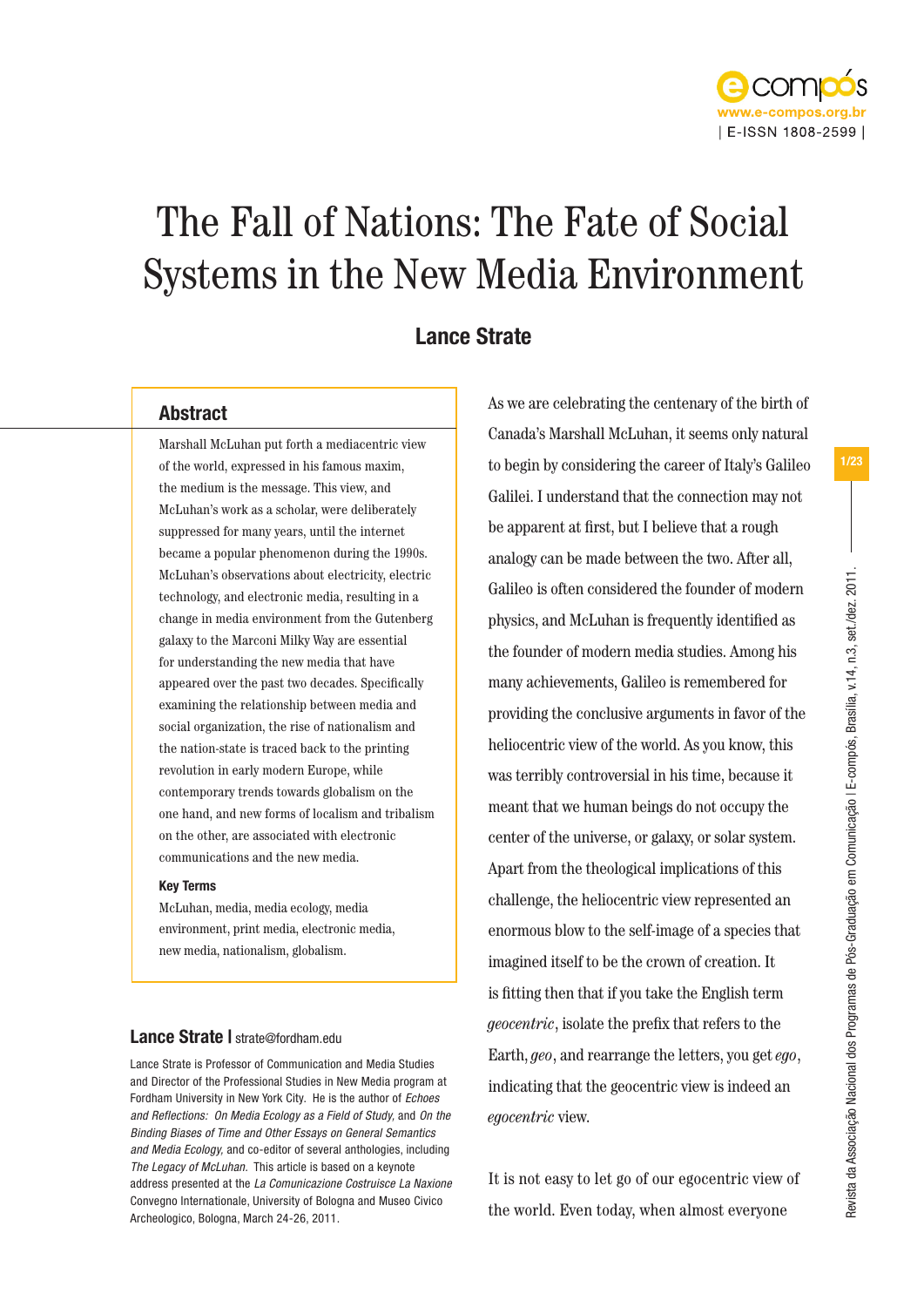

accepts the heliocentric view, we still speak of sunrise and sundown. We still think of the sun as moving across the sky. We still see the earth as fixed and stable, with the rest of the universe arrayed all around us. Regardless of what we know with our heads, we remain geocentric in our hearts. We are also carbocentric, which is to say that we exhibit *carbon chauvinism*, the belief that the only form of life that is possible is carbon-based life. In contrast to this carboncentric view, scientists and science fiction writers have speculated on the possibility of alien life forms evolving naturally based on silicon instead of carbon. And they have also speculated on the possibility that the siliconbased integrated circuits associated with computing might someday achieve the necessary complexity to be considered alive.

Of course, we remain anthropocentric as well, thinking of ourselves as the most significant of all forms of life. Even when accepting the English biologist Charles Darwin's theory of evolution, we commonly see ourselves as the end product of that process, and not as a result of random mutation and genetic recombination that has demonstrated a bit of survival value under particular environmental conditions for a relatively brief period of time. And I think we all know that no matter how progressive and cosmopolitan we may claim to be, we cannot help but be ethnocentric, each one of us a product of a particular cultural experience that deep down we believe to be true and proper. And on a spectrum that extends from the geocentric to the carbocentric to the anthropocentric and ethnocentric, we arrive at the egocentric, which is especially powerful in cultures that have embraced individualism, as have modern western cultures.

Because we are egocentric, we say things like, *if you don't like what's on TV, change the channel, or better yet, turn it off*. And it is true, I can turn it off, I can throw it out of the window, I can choose not to own a television set in the first place. But I can't choose to live in a world without television. And I don't ever have to set foot on an airplane, but I can't choose to live in a world without airplanes flying overhead. I can't choose to live in a world without cars or highways. I can't choose to live in a world without cities or factories. I can't choose to live in a world without firearms and nuclear weapons. In computing there's a saying, *garbage in, garbage out*, which is abbreviated as GIGO. The idea is that the results you get from a program are directly related to whatever you put into the program in the first place. And this is true of simple computer programs that are created by a single individual. But the massive computer programs that run the world, that constitute our financial systems, air traffic control systems, missile systems, telecommunications, etc., are the products of massive collaboration, of many different programmers contributing bits and pieces of code in specialized areas. And they grow so large that they are beyond the comprehension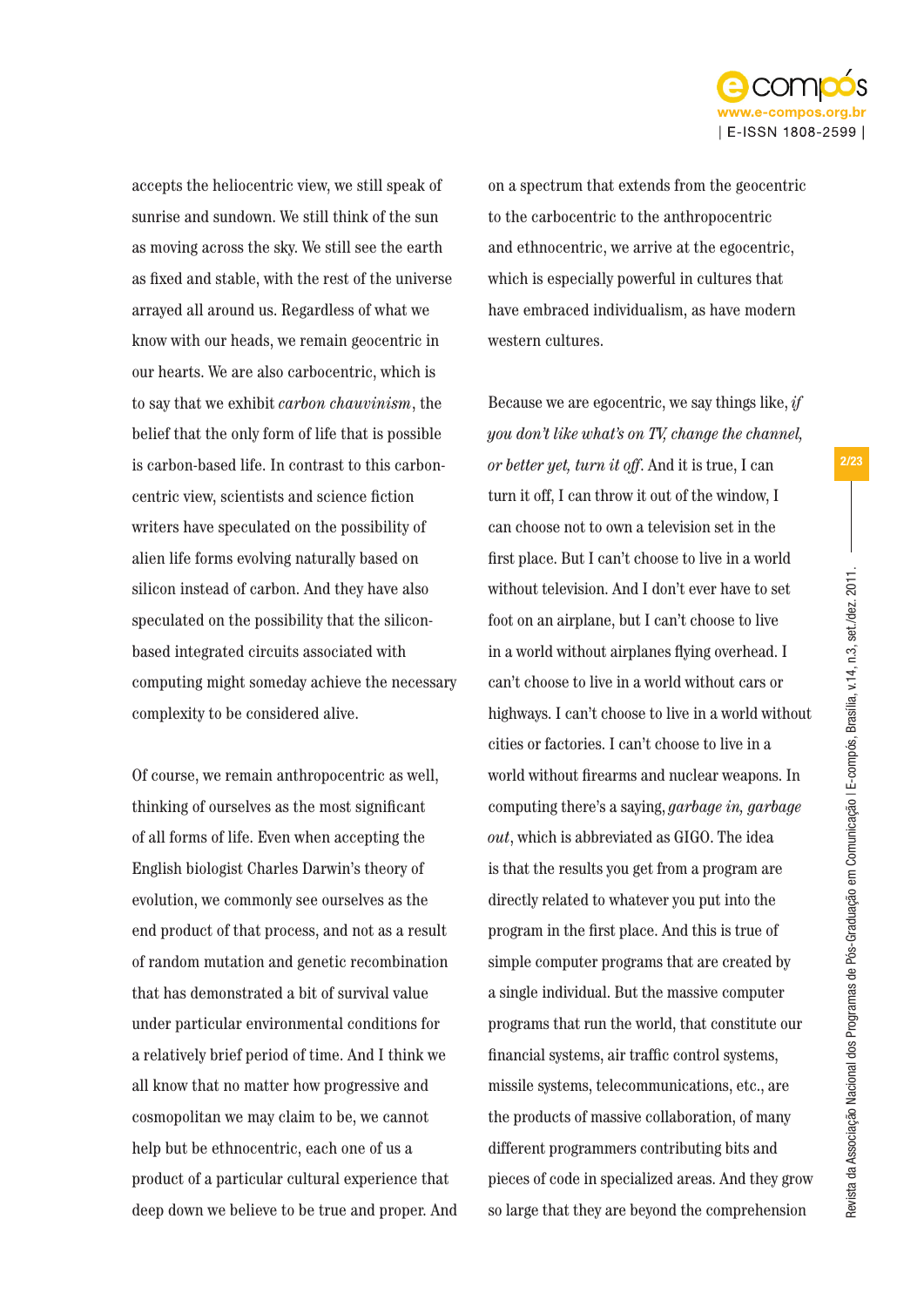

of any single individual, beyond the control of any single individual. That is why no one was entirely sure of what would happen to our computer systems when the last two digits of the year changed from 99 to 00. No one was absolutely certain of how the software patches added onto the massive programs would interact with the system as a whole. While nothing disastrous occurred, thankfully, that does not change the fact that we were not entirely in control of the situation.

Even when it comes to the words that we speak, and think, we are not in full control, because we speak and think in languages that are not of our own devising, using words and expressions and following rules of grammar and syntax that are not our own. Language, any language, be it English, Italian, Hebrew, or Japanese, is a kind of massive computer program, one that runs on the wetware of the human brain, one that cannot be fully controlled. So the phrase, garbage in, garbage out, does not apply to language anymore than to computing. And that sense of not being fully in control of what we say is why the ancients made reference to the muses as sources of inspiration, and to devils that make us say things that are best left unsaid.

In western cultures, individual freedom is a value of the highest order, and the suggestion that anything may impose limitations on our freedom of choice is met with great resistance, if not hostility. We therefore typically overestimate

our freedom of action as individuals, and we maintain the illusion of being in control through what Austria's Sigmund Freud referred to as rationalization. In saying this, I want to make it clear that neither extreme is correct. We are not fully in control, and neither are we are fully out of control. We naturally gravitate towards the absolutes, when the truth lies somewhere in a grey area in between. I am not suggesting that we should absolve individuals of personal responsibility, but rather than it is only by accepting and acknowledging our limitations that we can understand where our responsibilities lie, and act upon them appropriately. As McLuhan put it, "there is absolutely no inevitability as long as there is a willingness to contemplate what is happening" (McLuhan & Fiore, 1967, p. 25). This was McLuhan's wake up call to us.

And the answer to individual egocentrism is not collective egocentrism, I hasten to add. Without a doubt, groups are more powerful than individuals, and individuals are shaped by groups, and I do not mean to deny the importance of the political, the economic, and the cultural in human affairs. But societies are not free of constraints and limitations, groups are not free to create reality as they see fit, every type of construction is dependent upon the materials at hand, and the methods available for working with those materials. Germany's Karl Marx certainly understood this basic point, and so we have come to understand that there are differences between nomadic, hunter-gatherer societies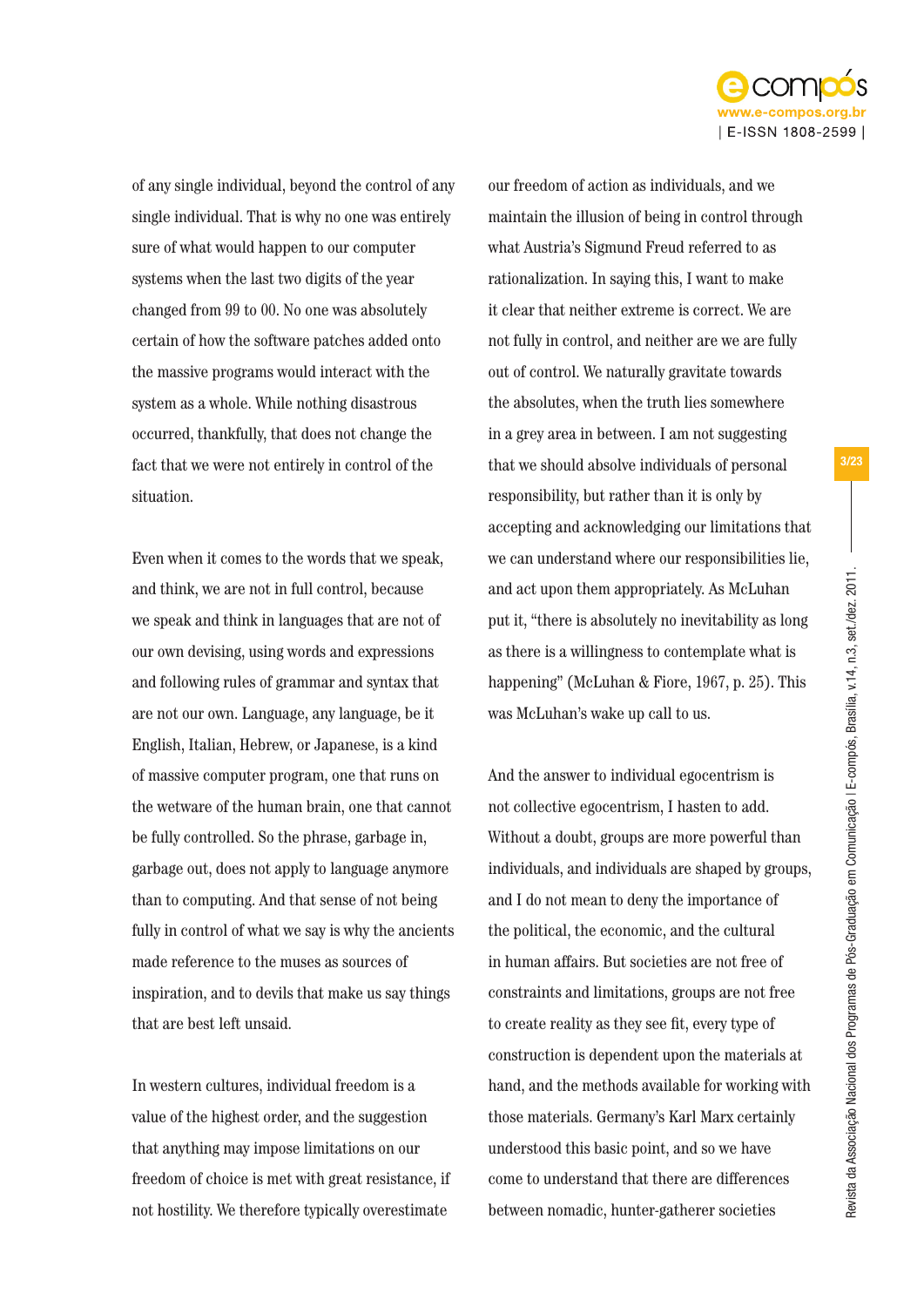

and agricultural societies, and yet again in comparison to industrial societies, and now once more in regard to information societies.

But McLuhan's perspective is one in which media play the leading role in human affairs. From this point of view, it is speech and our capacity for symbolic communication that distinguish our species from all others—that is what makes us human. And it is the introduction of systems of notation, and especially of writing, that goes hand-in-hand with the transition from tribal societies to complex settlements and social structure, to cities and empires—that is what makes us civilized in the traditional sense of the word. And it is that peculiar type of writing known as the alphabet that gives us first the culture of ancient Israel with monotheism, codified law and ethics, and historical narrative, and then the culture of ancient Greece with philosophy and science, theater, and democracy—that is what makes us western. And it is the invention of printing press with movable type attributed to Germany's Johann Gutenberg that gives us modern science, modern democracy, the Enlightenment, religious pluralism, the novel and modern literature, concepts of authorship and intellectual property, advertising and publicity, and so much more—that is what makes us modern. And now the introduction and proliferation of electronic media over the past two centuries have brought the modern era to a close, and left us in a terra nova that we don't quite understand, so that we can only define it by

what it leaves behind, as postmodern.

And in case you had any doubt, all this can be expressed much more economically in the form of McLuhan's (1964) famous maxim, *the medium is the message*. And what this represents is what we might call a *mediacentric* view. From a *mediacentric* point of view, print media are central to the modern world, to what McLuhan termed the *Gutenberg galaxy*. Everything else is distorted by the gravitational force of this galactic center, which results in some objects being drawn into the core, and others being ejected out into deep space, while most achieve relative stability revolving around the center of the galaxy. Everything in the galaxy is influenced by the galactic center, but some more strongly than others, and all objects are subject to many other influences as well, as they interact with one another. Galileo would have understood this mediacentric view, and he certainly would have been able to relate to the strong opposition and attacks that McLuhan suffered for challenging the prevailing egocentric view of his own time.

While McLuhan was never forced to recant his views and was never placed under house arrest like Galileo, he was the subject of a deliberate effort to suppress his work. I would not go so far as to call it a conspiracy, because the attacks came from different directions, and for different reasons, some of it was political and ideological, some of it was the result of religious prejudice, some of it was methodological, some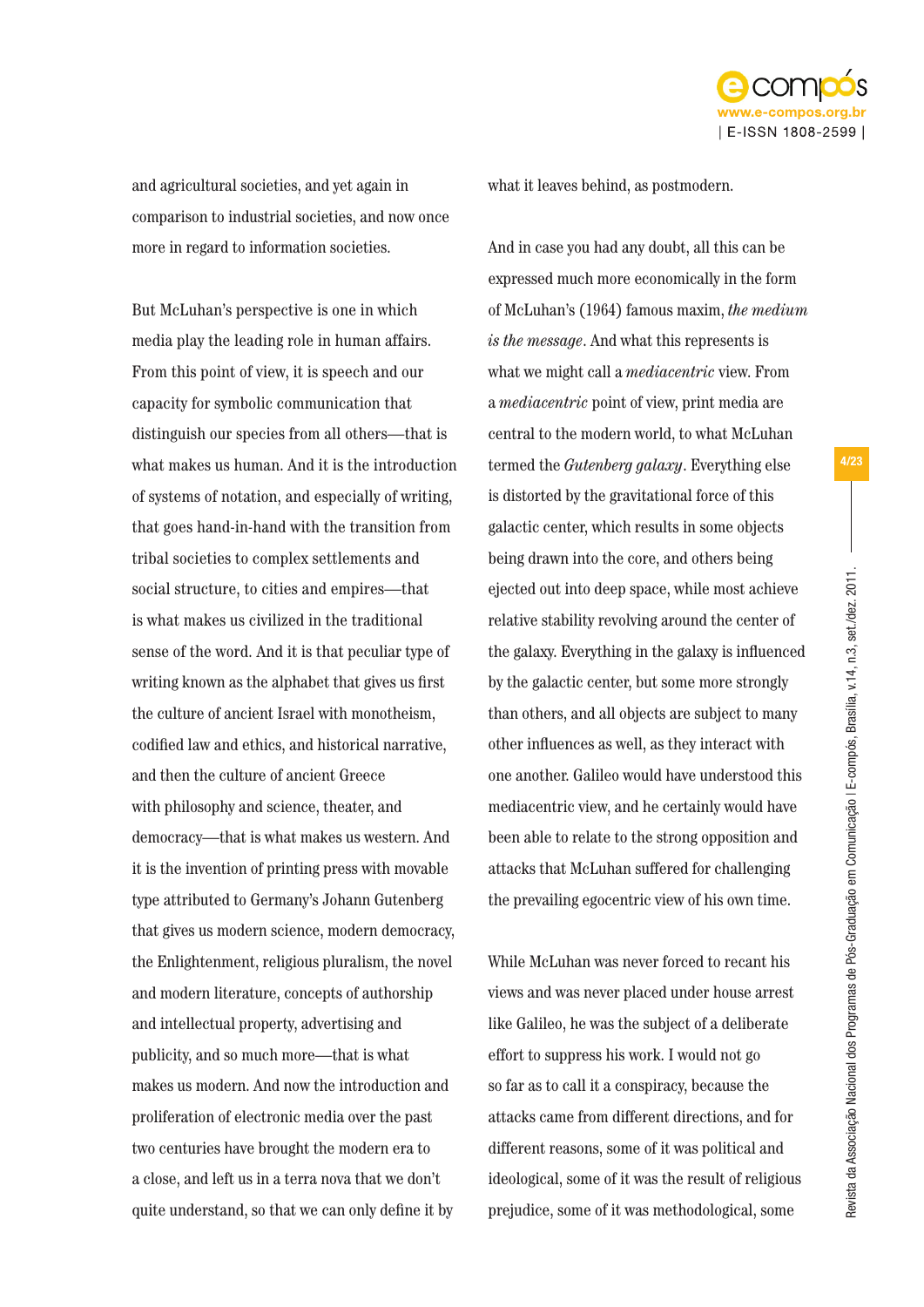

Revista da Associação Nacional dos Programas de Pós-Graduação em Comunicação | E-compós, Brasília, v.14, n.3, set./dez. 2011.

Revista da Associação Nacional dos Programas de Pós-Graduação em Comunicação I E-compós, Brasília, v.14, n.3, set./dez. 2011.

5/23

of it based on academic turf wars, some based on intellectual snobbery, some on jealousy of his popularity, and some of it was just personal. But the result was that serious consideration and discussion of McLuhan's work was effectively banned from academic discourse for a period of time beginning in the seventies, and leading up to the nineties. Scholars who understood McLuhan's significance were not able to break down these barriers until the internet became a popular phenomenon, bringing on a new realignment in our constellations, and requiring a perspective that could make sense of technological change.

Now that we are able to give McLuhan the attention he deserves, we also need to place his work in the context of the larger field of media ecology, which the American scholar Neil Postman (1970) defined as the study of media as environments (see Strate, 2006, 2011; Strate & Wachtel, 2005). McLuhan is one of the most central figures in this field, although some might place him just a bit off-center, but he is part of a pantheon that includes scholars such as Harold Innis (1951) from Canada, Eric Havelock (1963) originally from England, Jacques Ellul (1964) from France, Walter Benjamin (1968) from Germany, and the Americans Lewis Mumford (1934, 1967, 1970), Susanne Langer (1957), Dorothy Lee (1959), Walter Ong (1967, 1982), Edmund Carpenter (1973), Susan Sontag (1977), and Neil Postman (1985, 1988, 1992), to bring us up to the traditional number of twelve. But some trace the philosophical roots of the field back

to ancient Greece and Plato's *Phaedrus*, which discusses the negative effects of the written word, and its ethical foundation to ancient Israel and the Ten Commandments of Moses, which forbids the creation of any kind of visual representation.

However far back we wish to go, it was through McLuhan that the field of media ecology coalesced and came into recognizable existence, so in a sense McLuhan was the formal cause of media ecology (McLuhan & McLuhan, 2011). Here too we can see a parallel with Galileo who, in championing the heliocentric view, made possible the Copernican Revolution. So even though Galileo came after the Polish astronomer Copernicus, he was the cause that came after the effect. The American historian Elizabeth Eisenstein makes the same point about the Renaissance in her McLuhan-inspired history of printing in early modern Europe. The Italian Renaissance immediately preceded Gutenberg, and for that reason became the content of the new print media, and thereby became enshrined and fixed by the new print media. Moreover, the knowledge explosion that came as a result of printing insured that the Italian Renaissance would not fade away like previous revivals of learning, but instead become the basis of ongoing progress in the arts and sciences. The idea that effects can precede the causes, which reverses our familiar understanding of cause-and–effect, is associated with the Aristotelian notion of formal cause, the subject of the recent publication, *Media and Formal Cause*, co-authored by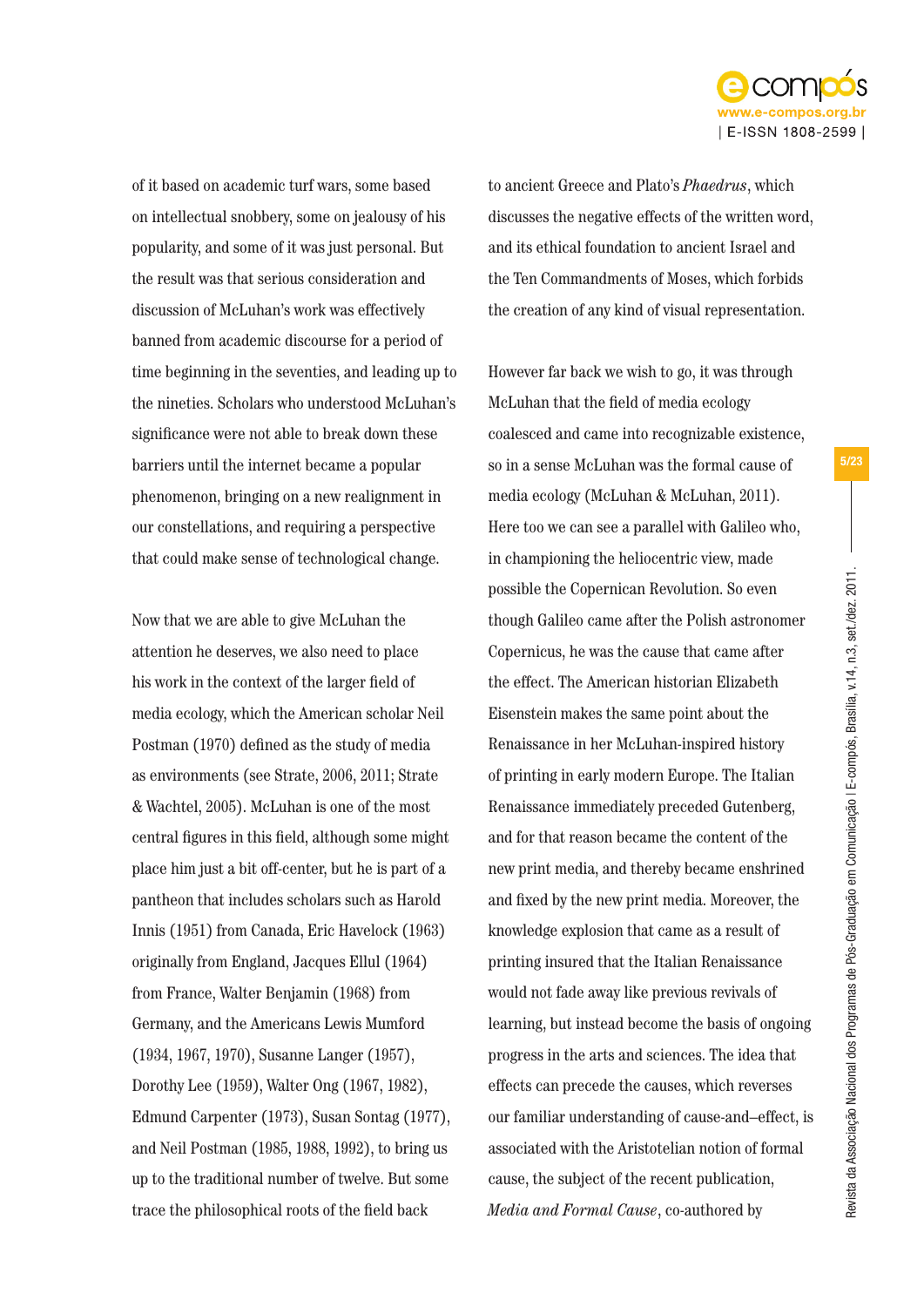

## Marshall and Eric McLuhan (2011).

I want to stress here that media ecology does not represent a closed theoretical or philosophical system, but rather an open approach to understanding who we are as human beings, how we shape our environments, and how our environments shape us. Like all living things, we adapt to our environments, and our environments act on us through a process of natural selection. And like all living things, we modify our environments, the very process of living alters the environment as organisms take in nutrients, give off waste products, and reproduce themselves. All living things seek to modify their environments in ways that enhance their own survival. But environments are complex, and the changes that are introduced do not always yield favorable results. We are not the masters of our environments, but rather exist in ecological relationships. In our mediacentric universe, we have the power to put in motion changes that alter the center of our galaxy, but how those changes will affect the rest of the galaxy, how they will affect us, will always be, to some extent, unpredictable.

McLuhan (1962) wrote about the *Gutenberg Galaxy* as a thing of the past, although at the time he wrote about it, much of the old media environment was still in place. Now, half a century later, the obsolescence of the old media environment is much more readily apparent, and we find that a new formation has come clearly

into view, one that we might call, following McLuhan's lead, the Marconi Milky Way. And while McLuhan is no longer available to offer insights to help us understand our new media environment, in his time he was able to catch a glimpse of the change that was occurring, and his approach provides us with an excellent starting point for further investigation. Simply stated, he correctly identified the fact that most of the characteristics of the evolving media environment that we live in today are grounded in electricity, electric technologies, and electronic media. For example, electricity restores a sense of the organic missing from mechanicalindustrial technology, insofar as the nervous system relies on electrochemical impulses hence McLuhan's (1964) observation that the electronic media are extensions of the nervous system. Electricity requires the completion of a circuit, and therefore introduces nonlinearity to societies built on the linearity of writing and print. Electric circuitry is also binary in nature, with its twin states of on and off, and the positive and negative polarities of electromagnetism. Electricity resembles a fluid more than a solid, and is energy rather than matter, introducing the dematerialization and etherealization that characterizes the information age. Electric current moves at the speed of light, and therefore introduces us to instantaneity. The electric circuit is fundamentally a two-way phenomena, and therefore potentially interactive. And electricity moves power from a central source to peripheral locations, and therefore is decentralizing, and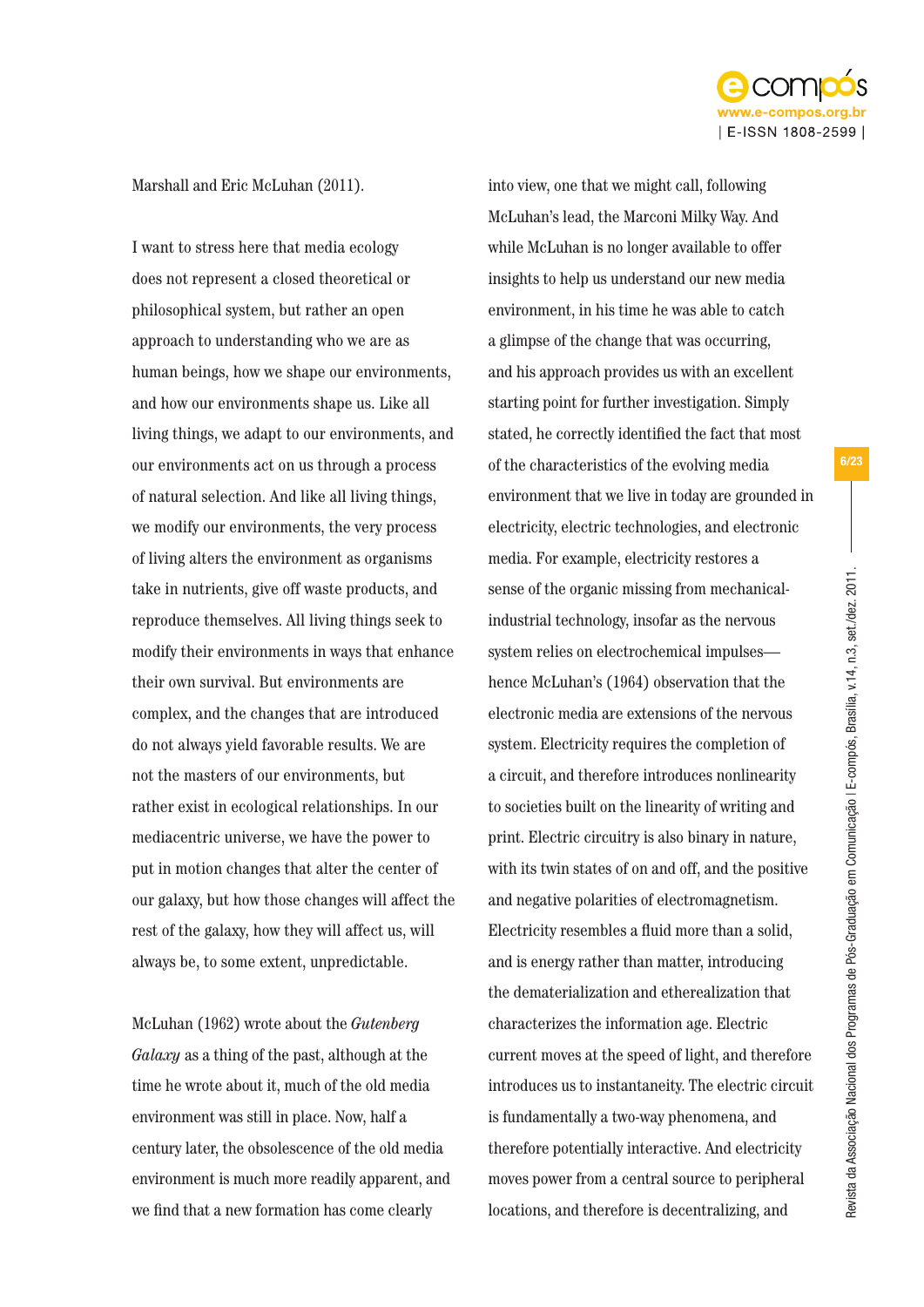

democratizing. And the combination of these characteristics creates a sense of connection and involvement that many found difficult to see in the broadcasting technology of the 1960s, but McLuhan's insights perfectly captured the participatory nature of the new media that evolved out of mid-20th century television and telecommunications. The current emphasis in new media on creating an immersive experience brings the concept of media as environments to an entirely new level.

With this understanding the electric nature of the new media environment, I would now like to turn to the preface McLuhan (1962) wrote to *The Gutenberg Galaxy*:

> There might be some advantage in substituting for the word "galaxy" the word environment." Any technology tends to create a new human environment. Script and papyrus created the social environment we think of in connection with the empires of the ancient world. The stirrup and the wheel created unique environments of enormous scope. Technological environments are not merely passive containers of people but are active processes that reshape people and other technologies alike. In our time the sudden shift from the mechanical technology of the wheel to the technology of electric circuitry represents one of the major shifts of all historical time. Printing from movable types created a quite unexpected new environment—it created the PUBLIC. Manuscript technology did not have the intensity or power of extension necessary to create publics on a national scale. What we have called "nations" in recent centuries did not, and could not, precede the advent of Gutenberg technology any more than they can survive the advent of electric circuitry with its power of totally involving all people in all other

#### people. (p. ii)

In *Understanding Media* (1964), McLuhan reiterates this point, stating, "today nationalism… has all the electronic media against it. In business, as in politics, the effect of even jet-plane speeds is to render the older national groupings of social organization quite unworkable" (p. 177). In other words, McLuhan argues that nationalism and modern nation-states could not exist before the creation of a typographic media environment, and that they cannot long survive its demise. Our new media environment, dominated by the electronic media, favors different kinds of cultural arrangements, different forms of social organization. In following McLuhan's lead, I have chosen the title, "The Fall of Nations: The Fate of Social Systems in the New Media Environment," and in equating nations with social systems here, I am also following the lead of the German sociologist, Niklas Luhmann (1982, 1989, 1995). Luhmann's approach is grounded in systems theory, and he therefore views all societies as systems, a system being a whole composed of interdependent parts. Whereas we typically think of societies as being made up of people, of populations, in Luhmann's view, social systems are composed of parts or units of social behavior, which are, in fact, acts of communication.

It follows that changes in the way that we communicate have the potential to change the very nature of a social system, so that, for example, the greater the amount of acts of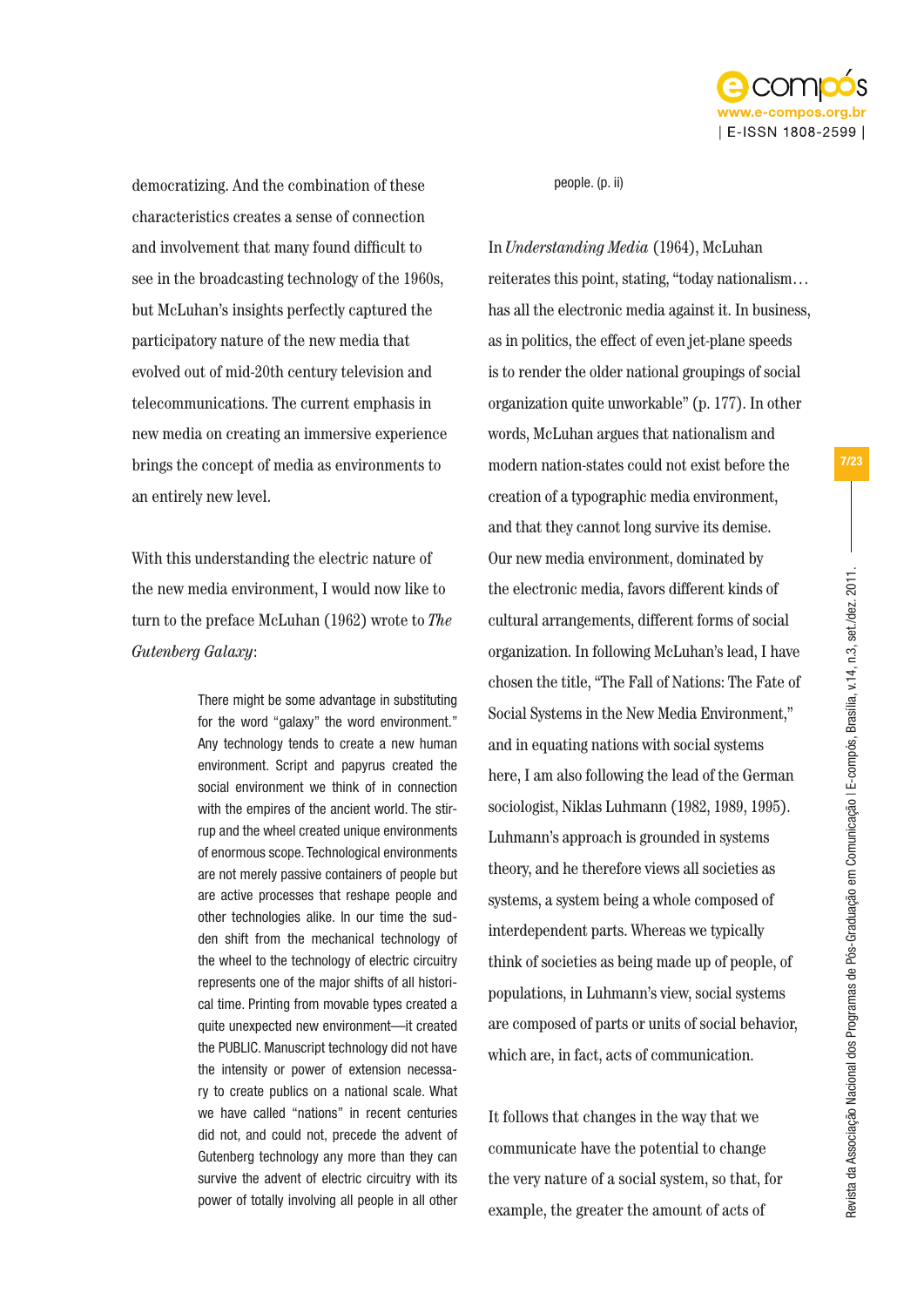

communication, the larger the society. In social systems where communication is limited to word of mouth and oral tradition, societies tend to remain simple and small, as is the case for tribal societies. Under such conditions, if the volume of information being communicated gets too large, which would be due to population growth, the society divides, and breaks into two separate groups. The introduction of systems of notation, and writing, give social systems the means to process larger amounts of information, and thereby grow without dividing. The result was not just bigger societies, but an increase in complexity, as greater volumes of information could be organized through a process of specialization. For example, the English anthropologist Jack Goody (1986) has detailed how the introduction of writing to oral societies was associated with the establishment of formal political, religious, economic, and legal institutions. From Luhmann's perspective, this growth is a matter of the differentiation of society, a kind of fractal growth in complexity as well as size and scope. This process continues as we move from script to print, resulting in the modern nation-state.

Luhmann's approach helps us to think about the nation as a form of social organization, but does not address the idea of nation as a form of cultural unity. In this regard, I would invoke the American anthropologist Edward T. Hall's (1959) incisive statement that "culture is communication, and communication is

culture." And I would draw on the Czech politcal scientist Karl Deutsch, who emphasized social communication as a determinant of national unity, viewing the emergence of a national culture as requiring the development of "complementary habits and facilities of communication" (p. 70). In Deutsch's view, factors such as geography, ethnicity, language, and religion are functionally equivalent, and may in any combination yield "enough complementarity to produce the overall result" (p. 71) of social cohesion. It follows that oral cultures are not able to maintain complementarity beyond a limited population, whether it is a nomadic tribe or a settled village community. In the ancient world, writing allowed for larger cultural unities such as city-states, and sometimes a broader sense of social cohesion emerged. For example, in ancient Israel, following the appearance of the first alphabet, a degree of complementarity was achieved through the shared writing system, sacred literature, and religion. But the unity of the twelve tribes was far from stable, achieved only briefly under the reigns of King David and King Solomon, before splitting apart again. Along similar lines, a trend known as Panhellenism emerged among the ancient Greek city-states following the adoption of the alphabet, which made possible the dissemination of a common literature in the form of the Homeric epics, the synthesis of a common religion through institutions such as the Oracle at Delphi, and through the establishment of the Olympic games (Nagy, 1979). But no political union was achieved, and only when faced with a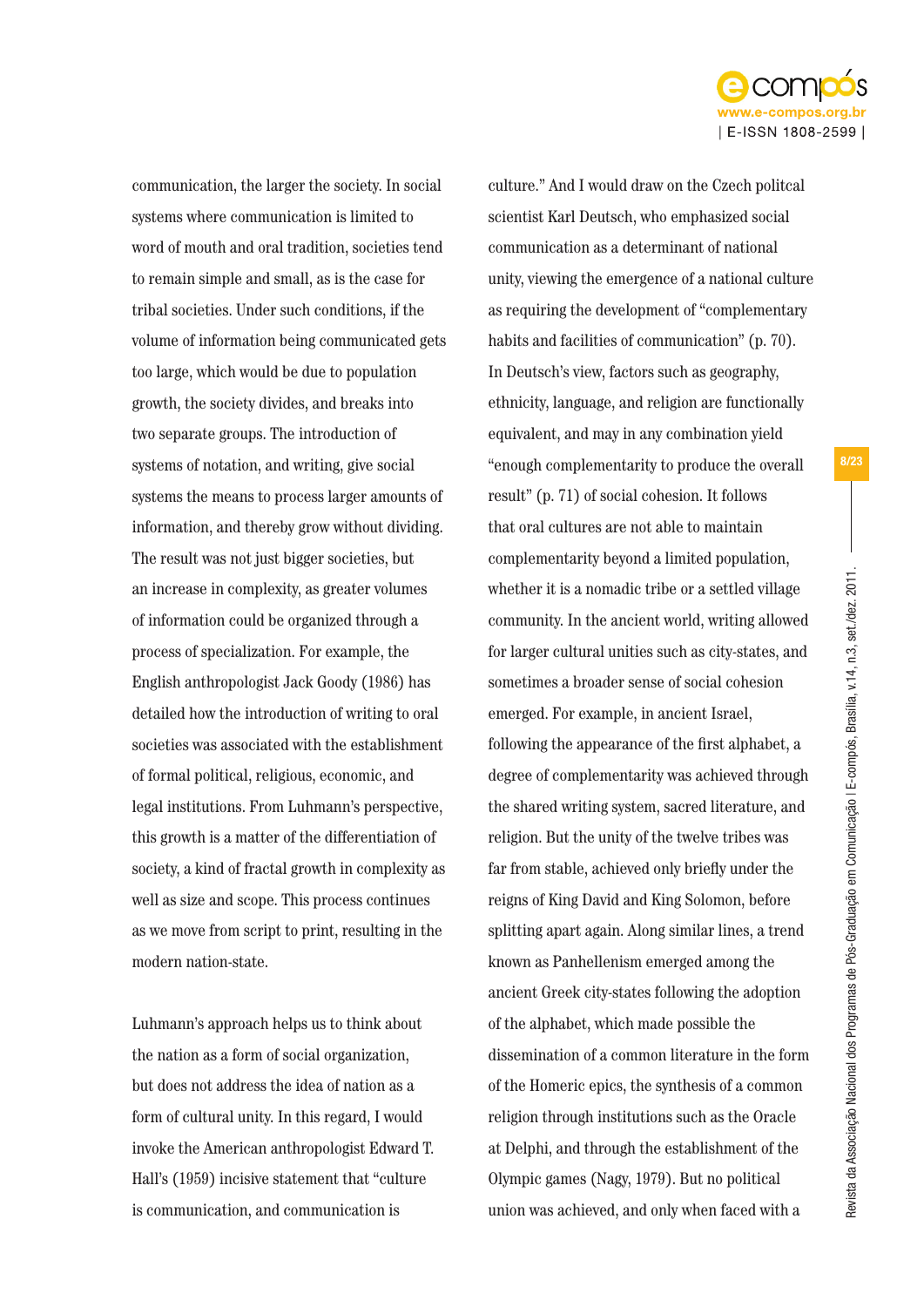

common threat such as the Persian Empire was a very loose military alliance formed.

By way of contrast, Rome, like other imperial cities, established a form of political and economic unity through the use of military force, utilizing communication for the function of command and control. As Harold Innis (1951) made clear, writing systems coupled with lightweight writing surfaces such as papyrus and paper, provided the extended communication capacity needed to send and receive messages over distances with fidelity and efficiency. Administration over territory was also aided by the ability to keep written records of laws and edicts, contracts and treaties, accounts and inventories, and in the creation of chronicles and histories, as well as census-taking. Ancient empires excelled at exercising military, political, and economic control, but attempts to impose the language, religion, and customs of the ruling community were met with very limited success, and only among the elites of the subjugated territories. Cultural imperialism was all but impossible to achieve, and generally not worth the effort. In other words, writing provided enough complementarity of communication to achieve either political unity or cultural unity, but not both. In the scribal media environment of antiquity and middle ages, we find a varied mix of different kinds of social systems, from tribes and villages to city-states and loose cultural alliances, from imperial domination to the decentralized power structure of feudalism. And we also find

religious networks that transcend both local communities and empires, exhibiting elements of political and cultural unity, but falling considerably short of nationalism.

And so we return to the printed word as the "architect of nationalism" (p. 170) as McLuhan (1964) put it. To some degree, nation-building is not entirely different from empire-building, as it involves the governing of territory from a distance by a central capital city. In this sense, the extension of the biases of the written word through typography aided territorial expansion in the form of empires and nations alike, and of course sometimes both occurred simultaneously. Printing facilitated command and control communications, but with this unprecedented ability to communicate from one to many, print media could be used to achieve an unprecedented degree of political uniformity, through the wide distribution of identical copies of laws and constitutions, for example. Government, legal, and military procedures were homogenized through the production of handbooks, manuals, and forms (Eisenstein, 1979). Indeed, the blank form is easy to overlook as an innovation introduced by the printing revolution, and as a print medium. The blank form is as blank as a gasoline barrel that is emptied of gasoline is truly empty, a problem of language originally identified by the American linguist and insurance claims adjuster, Benjamin Lee Whorf (1956). The printed form is the foundation of bureaucratic organization. And bureaucratic organization is a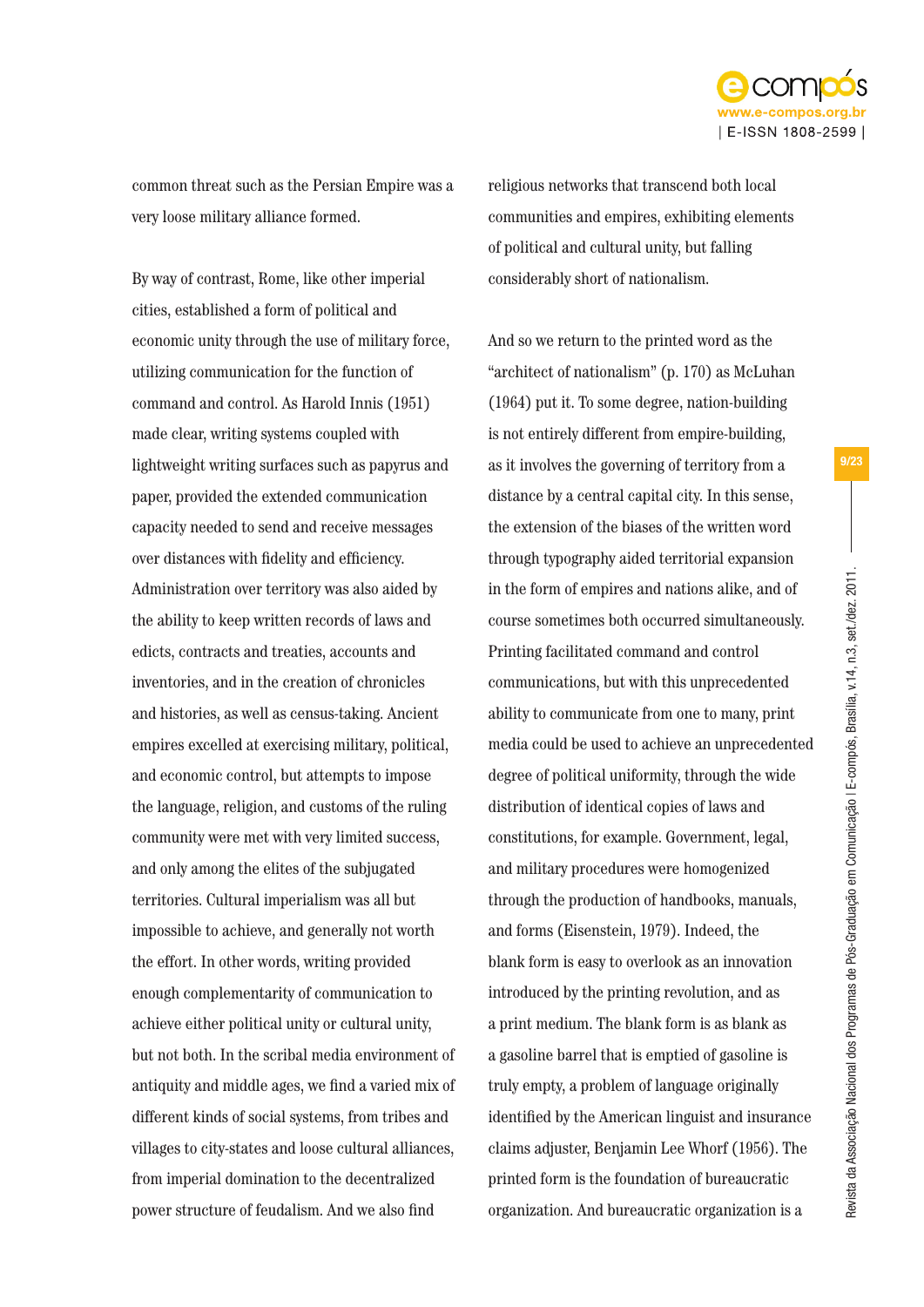

technology of control, and a key example of the principle of differentiation that Luhmann (1982, 1995) discusses. Additionally, economic systems could be further integrated by the printing of paper money and other financial documents (Eisenstein, 1979; McLuhan, 1964).

Coercion and control could be supplemented by the production of printed propaganda. Rising literacy rates afforded by the availability of print media and the formation of schools meant that larger portions of a population would be susceptible to typographic persuasion and propaganda (Ellul, 1965). And the entire population could be influenced by the distribution of nationalistic symbols in the form of printed images, such as pictures of monarchs, statesmen, military leaders, and other national heroes (Braudy, 1986; Eisenstein, 1979). It is no wonder that as printing proliferated, central authorities tried to place the industry under their control. And even when control and censorship weakened, anti-governmental propaganda was accompanied by at worst national revolution, not national disintegration (see, for example, Coward, 1980).

Print media also helped to shift loyalties from the locality to the nation in subtle ways. Oral cultures are by their nature conservative and communal. Writing allows individuals to separate themselves from their traditions and critically evaluate them (Havelock, 1963; Ong, 1967, 1982). And it opens the door to individualism,

to the extent that reading and writing is an isolating, private activity (McLuhan, 1962; Ong, 1967, 1982). Breaking individuals away from the tribe and local community allows them to feel a connection with a larger, more abstract "imagined community," to use the phrase made famous by the American political scientist Benedict Anderson (1983). Individuals freed from traditions and tribalism form what we refer to as a public, residing in the literate and urbane public sphere discussed at length by German sociologist Jürgen Habermas (1989). But ultimately these isolated individuals become part of a mass, members of a mass society (Ellul, 1965). Before the diffusion of print technology, local communities could exist in relative isolation; news of the outside world would arrive infrequently, and with considerable delay. Print media made it possible for news to be delivered with greater regularity and speed, thereby shifting attention away from the local to the national. When news was disseminated orally, it was mediated by local elites, such as a priest or pastor; print media bypassed local elites and delivered information directly to individuals (Eisenstein, 1979). Increased access to information about national affairs led to greater desire for participation in political decision-making, particularly within the class that was largely responsible for rising literacy rates, the middle class. In this way, nationalism was closely related to democratic revolutions, and democratization and centralization of government went hand in hand with national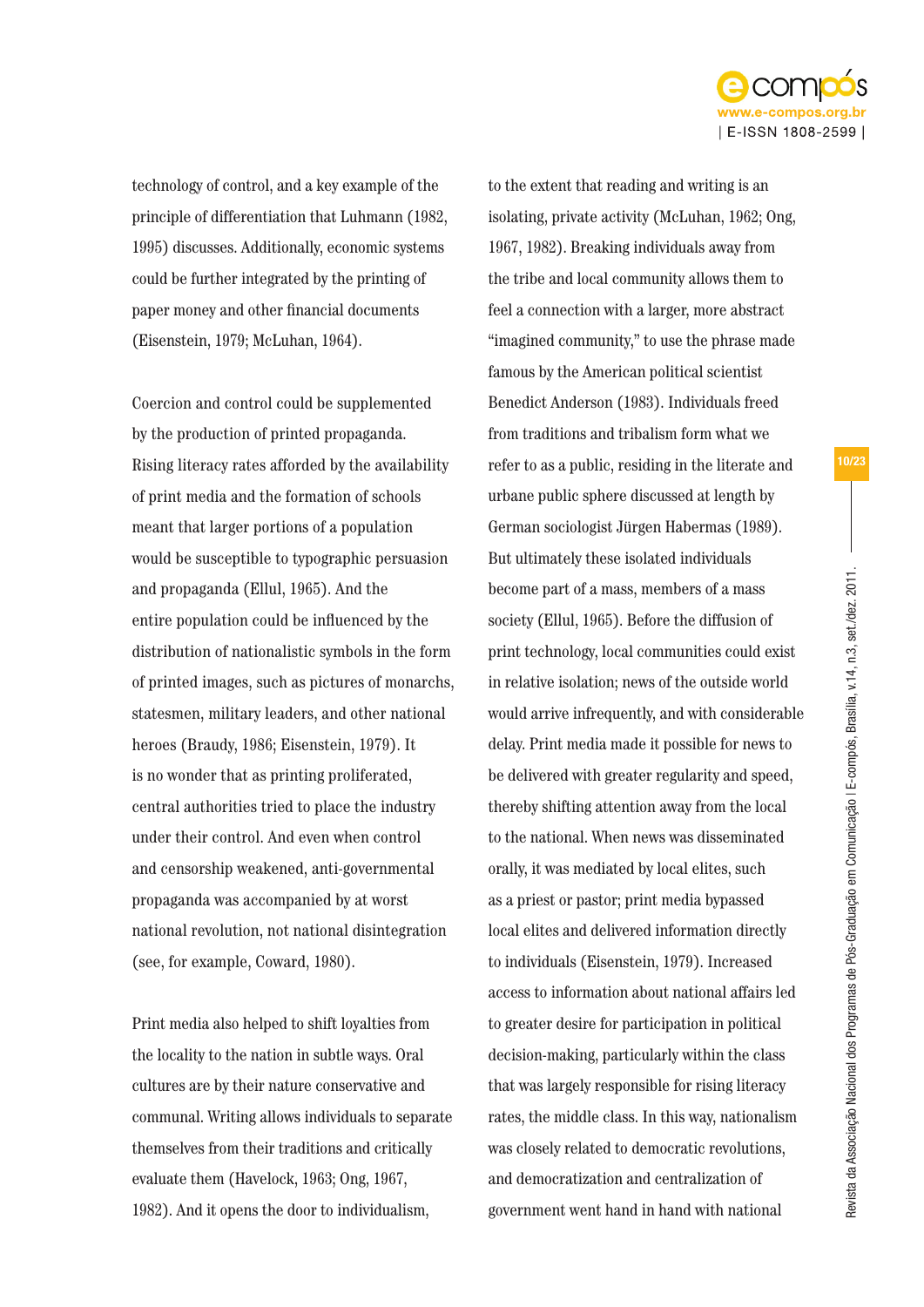

unity and the creation of a uniform political culture (Steinberg, 1974).

The development of science and technology, which was sparked by the printing revolution (Eisenstein, 1979), made it possible to determine precise boundaries between nations, while enhanced political and military control made it easier to police those borders (Knelman, 1978). Printed maps gave visual expression to the idea that one's nation was separate from other nations, while also serving as symbols of internal unity within the nation's boundaries. And printing was related to the fixing of linguistic as well as geographical frontiers. The role of Latin as an international language was undermined in favor of vernacular tongues (Chaytor, 1945; Eisenstein, 1979; Innis, 1951; McLuhan, 1962, 1964; Steinberg, 1974). As the English historian of printing, S. H. Steinberg put it, "the printing press… preserved and codified, sometimes even created, the vernacular; with numerically small and economically weak peoples its absence has demonstrably led to its disappearance or, at least its exclusion from the realm of literature" (p. 120). For want of a printing press, dialects such as Cornish and Prussian never became languages of their own, while print media enabled the Dutch to differentiate their language from German, and made it possible to preserve and codify tongues such as Welsh, Gaelic, Catalan, and Basque. Printing "fortified the 'language walls' between one nation and another" (Steinberg, 1974, p. 123), and also homogenized language within each

nation. Since printers were generally located in a nation's political and economic center, they established the center's dialect as the nation's literary language, and used their editorial powers to eliminate other dialects in the texts they published. Through the publication of grammar books, and the establishment of grammar schools, regional variations in speech and writing were minimized. Even in counties that have more than one national language, homogenization of the official languages contributes to cultural unity within nations, and separation among them.

In many instances, the first text to be printed in the vernacular was the Bible, fostering the impression that God naturally spoke in the national language, and actually was a citizen of that country. Printing undermined the power of the church as a social system rivaling the state in this way. Moreover, the task of reproducing other religious texts and documents, such as prayerbooks, was shifted from scribes controlled by the church to printers controlled by the state (Eisenstein, 1979). Printing was associated with the Protestant Reformation, which was based in part on the fact that individuals now had easy access to the Bible and did not require the mediation of priests (Innis, 1951); Protestants also made liberal use of the press for propaganda purposes (Eisenstein, 1979). The result, at least at first, was the formation of national religions in countries that rejected the Church of Rome, further reinforcing nationalism. Nations that remained Roman Catholic still had national

Revista da Associação Nacional dos Programas de Pós-Graduação em Comunicação | E-compós, Brasília, v.14, n.3, set./dez. 2011.

Revista da Associação Nacional dos Programas de Pós-Graduação em Comunicação I E-compós, Brasilia, v.14, n.3, set/dez. 2011.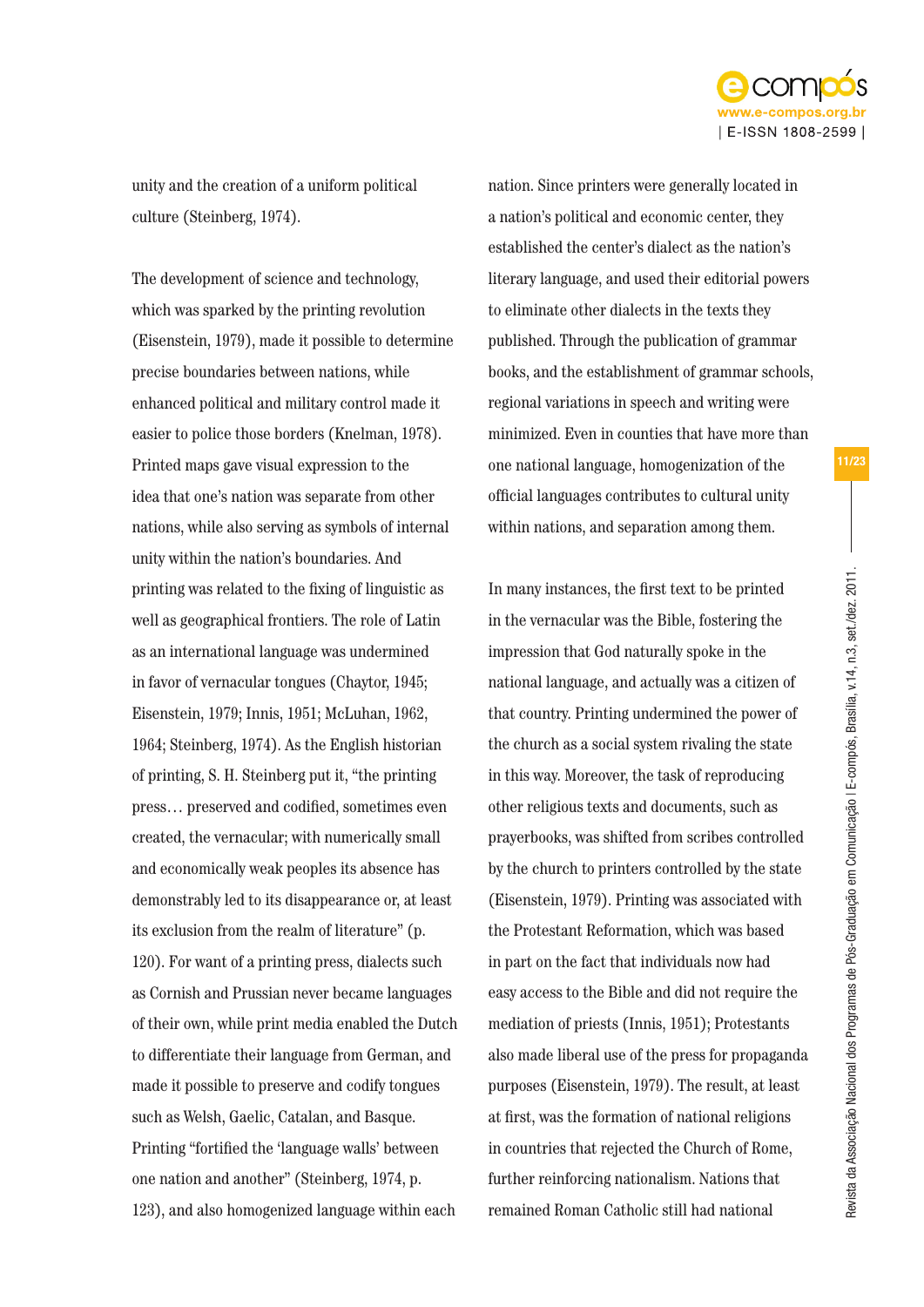

Revista da Associação Nacional dos Programas de Pós-Graduação em Comunicação | E-compós, Brasília, v.14, n.3, set./dez. 2011.

Revista da Associação Nacional dos Programas de Pós-Graduação em Comunicação I E-compós, Brasilia, v.14, n.3, set/dez. 2011.

12/23

identity strengthened by way of contrast with neighboring countries that went Protestant. And wherever religious homogeneity gave way to competing sects and faiths, pluralism and the need for tolerance further weakened the church in relation to the state, leaving patriotism as the only remaining national religion.

The printing of vernacular Bibles was often the first step in the establishment of a national literary language and the creation of a body of national literature (Eisenstein, 1979). The development of the novel coincided with the rise of nationalism, a point emphasized by many cultural theorists, including Benedict Anderson (1983). But it was also historical and biographical works that helped in constructing a common past and a sense of a shared culture. A nation's writers, philosophers, scientists, etc., were celebrated as national heroes, and their works constituted a national canon (Steinberg, 1974). To an extent, separate intellectual traditions were established, such as French rationalism and British empiricism. Thus, through the publication of national literature, printing facilitated cultural cohesiveness, and this unity was reinforced through school instruction "by the book."

Printing opened the door to nationalism by establishing enough complementary communication to allow local groupings to be bound together into a larger social system. Local groups would naturally resist this effort at some point, so nationalism comes into conflict with

localism, and it was necessary to undermine and break down local ties and loyalties in order to achieve a larger cultural cohesiveness. Put another way, the larger social system had to absorb, digest and metabolize the smaller ones, in order to create a homogenous national culture, and this was made possible by typography's homogenizing tendencies (Eisenstein, 1979; McLuhan, 1962, 1964; Steinberg, 1974). As a complex social system, the nation develops numerous specialized subsystems devoted to politics, justice, finance, religion, education, defense and war, etc. (Luhmann, 1982, 1989, 1995). All of these subsystems are organized by and subject to print's homogenizing tendencies, and as interdependent parts that make up a whole, they are linked together and coordinated by typographic communications. Printing is at the center of this galaxy, but its gravitational pull affects different parts of the galaxy differently, some move faster and some slower, some gradually and some with sudden violence. And other objects in the galaxy also exert some influence, including geography and history, technologies of transportation, and new inventions like the steam engine, photography, and the telegraph (Carey, 1989, 1997; Czitrom, 1983; Innis, 1951; Sontag, 1977). Industrialism extended the centralization of power and homogenizing tendencies of print, photography enhanced the production of symbols of cultural unity, and telegraphy served to bind together nations even tighter in political, economic, and cultural unity.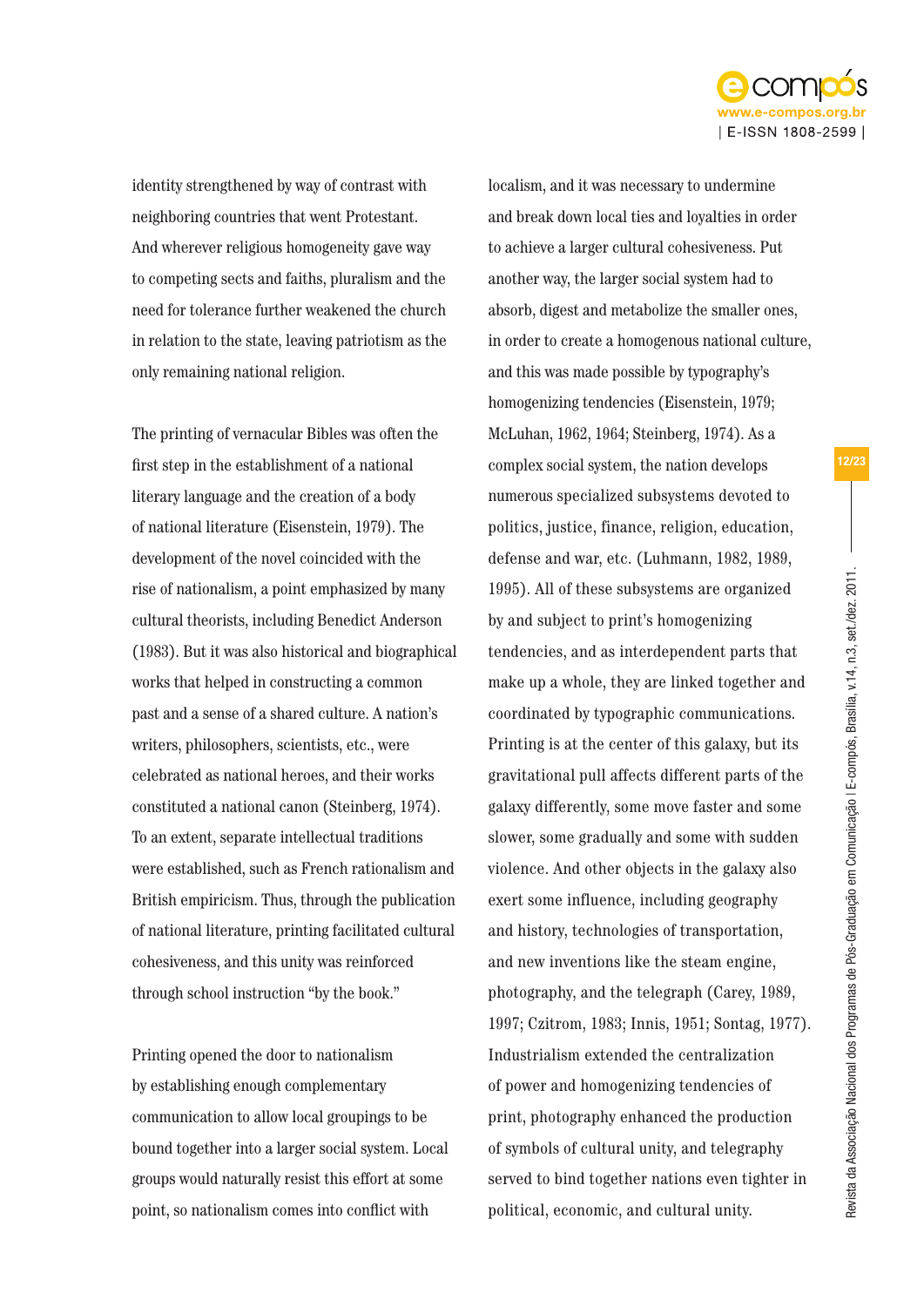

The American communication scholar James W. Carey (1989) argued that the invention of the telegraph was instrumental in setting the stage for the 19th century national unity movements here in Italy, in Germany, and elsewhere in Europe. It also extended to the United States, where the Civil War put an end to the idea that the individual states were true sovereign entities. We call that national unity, but it could also be seen as movement towards something more than a nation. Seeing ourselves as one nation, we in the US also saw the Union of Soviet Socialist Republics as a nation, as Russia writ large, and not as the international union that they themselves claimed to be. But the same media environment that gave rise to the Soviet Union also saw the amplification of nationalism associated with the rise of fascism and Nazism. While 19th century nationalism contradicted the Marxist predictions of the withering away of the state (Marx & Engels, 1965), and early 20th century ultranationalism prompted Italy's Antonio Gramsci (1972) to find a way to incorporate the concept of culture into Marxian theory, if we hold ideologies aside, there is a common thread that connects the nationalism of the past 150 years with 20th century Communism, the creation of the League of Nations and the United Nations, and other sorts of international institutions, including the European Union. Simply put, the revolution in communications technology that began in the 19th century supported the creation of increasingly larger political and cultural units.

Whether a given social system is seen as a single nation, a federation of states, or an international union, from one point of view it is only natural to look for a natural progression from nationalism to globalism. Our ability to communicate over distance has expanded via broadcasting, telecommunications, satellite transmissions, and the internet, so that we are in many ways one world united by instantaneous communications. This in turn facilitates administration on a global scale. While we are far from achieving worldwide political unity, we do have a global economy, and a limited number of international military, political, and legal institutions, and we are faced with a growing list of global concerns including the economy, the environment, nuclear proliferation, terrorism, and human rights. To deal with such problems, smaller social systems will need to join together to form larger ones, and a larger social system will need to develop subsystems on an international and a global scale. The good news is that our new media environment generates enough information to make such developments possible. It also generates sufficient complementary communication to support an emerging global culture. This includes the advent of world languages, such as English and Mandarin, and of world literature, global cinema and television, and world music. And it also includes the images of planet earth taken from space which, as McLuhan noted, show a world without borders.

Revista da Associação Nacional dos Programas de Pós-Graduação em Comunicação | E-compós, Brasília, v.14, n.3, set./dez. 2011.

Revista da Associação Nacional dos Programas de Pós-Graduação em Comunicação I E-compós, Brasília, v.14, n.3, set./dez. 2011.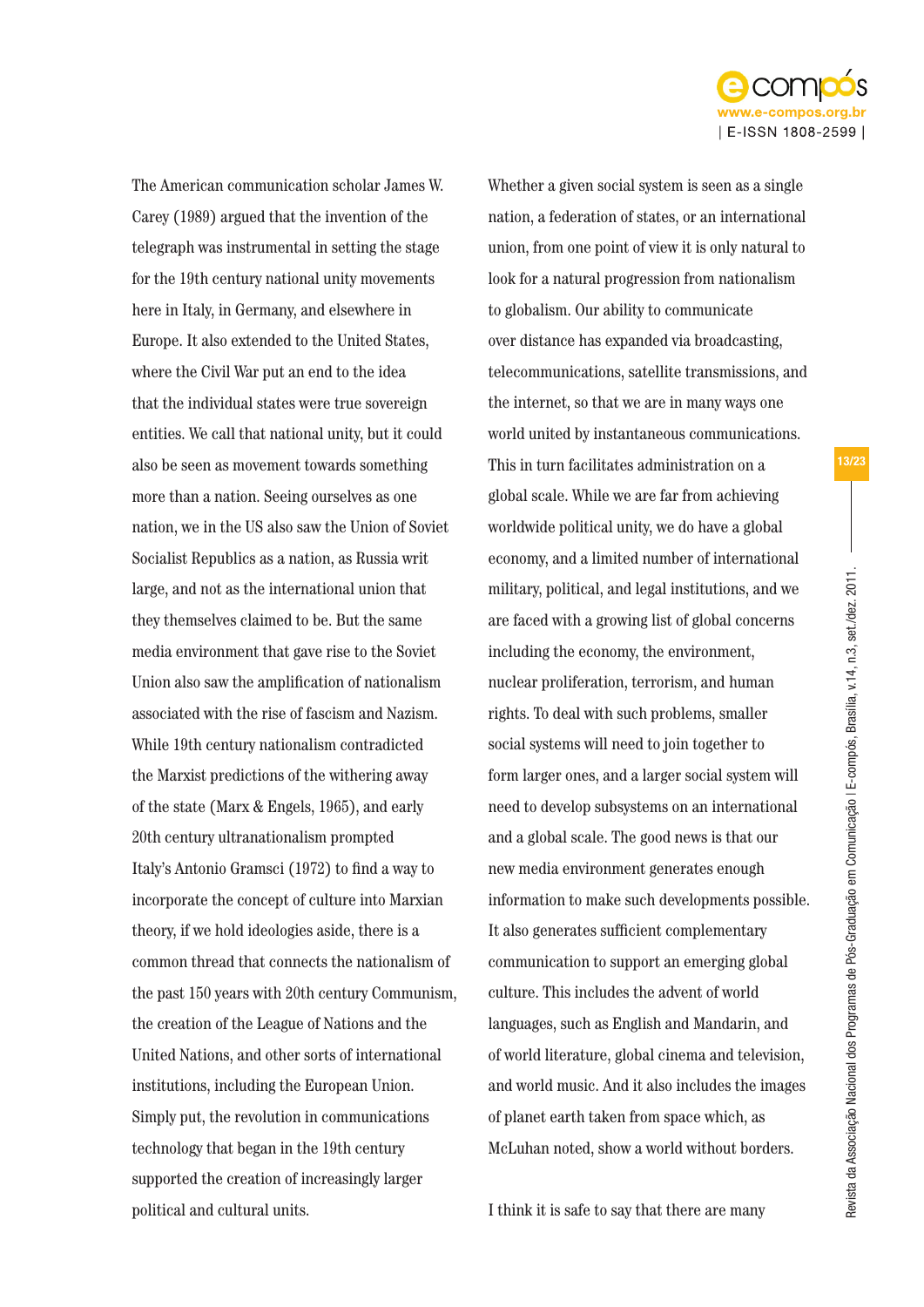

Revista da Associação Nacional dos Programas de Pós-Graduação em Comunicação | E-compós, Brasília, v.14, n.3, set./dez. 2011.

Revista da Associação Nacional dos Programas de Pós-Graduação em Comunicação I E-compós, Brasília, v.14, n.3, set./dez. 2011.

14/23

in western liberal democracies who find the idea of global unity appealing, so that some form of cosmopolitanism is shared by both Communists and multinational capitalists, not to mention intellectual elites. And positive if not utopian visions of a future where there is a unified world government are quite common in popular culture. We also have less specific images of a future "brotherhood of man" when "the world will live as one" to use phrases from song "Imagine," by England's John Lennon, which is essentially *The Communist Manifesto* put to music. And while McLuhan was quite conservative and unsympathetic to Marx, his own views are not all that different when he writes in *The Gutenberg Galaxy* (1962) that "the new electronic interdependence recreates the world in the image of a global village" (p. 31; see also McLuhan & Powers, 1989). On the surface, the phrase "global village" sounds like a poetic way to refer to international, intercultural, and global communications, and globalization in general. In certain ways, it has become interchangeable with the American futurist Buckminster Fuller's (1971) evocative phrase, "spaceship earth" to refer to a new kind of perspective, one you might call *ecocentric* as it is based on an ecological view of the world. In addition to being poetic, the phrase *global village* can also be seen as prophetic, as it anticipates the internet and the World-Wide Web, and our new social media environment of Twitter feeds, Facebook status updates, and YouTube videos, along with the many innovations in wired, wireless,

and satellite telecommunications that have appeared over the years.

That globalism is a feature of our Marconi Milky Way, there is no doubt. But the popular view of steady progress towards world government, and of social systems happily merging into a single world system, is inadequate. Nations will not go gentle into that good night. As McLuhan argued, the western world is heavily invested in the institutions and arrangements developed from the old media environment, and will not easily give them up, hence Gramsci's (1972) observation concerning cultural hegemony. What emerged out of the Gutenberg Galaxy was not just nationalism and the modern-nation state, but as the insightful Canadian political scientist Ronald Deibert (1997) has discussed in great detail, an international system predicated on relations among sovereign nations. Nations have a vested interest in the international system, and in the existence of other nation-states, not only for purposes of trade and alliance, but simply to reinforce the legitimacy of their own social systems. Thus, over the course of the first half of the 20th century, the nation-state emerged as the only legitimate form of social organization. As colonial empires were dismantled, existing nation-states have tried to turn former colonies into nations like themselves, with mixed results. The United Nations, while ostensibly a world government, has played a major role in promoting the international system of nation-states, and can be expected to be a conservative if not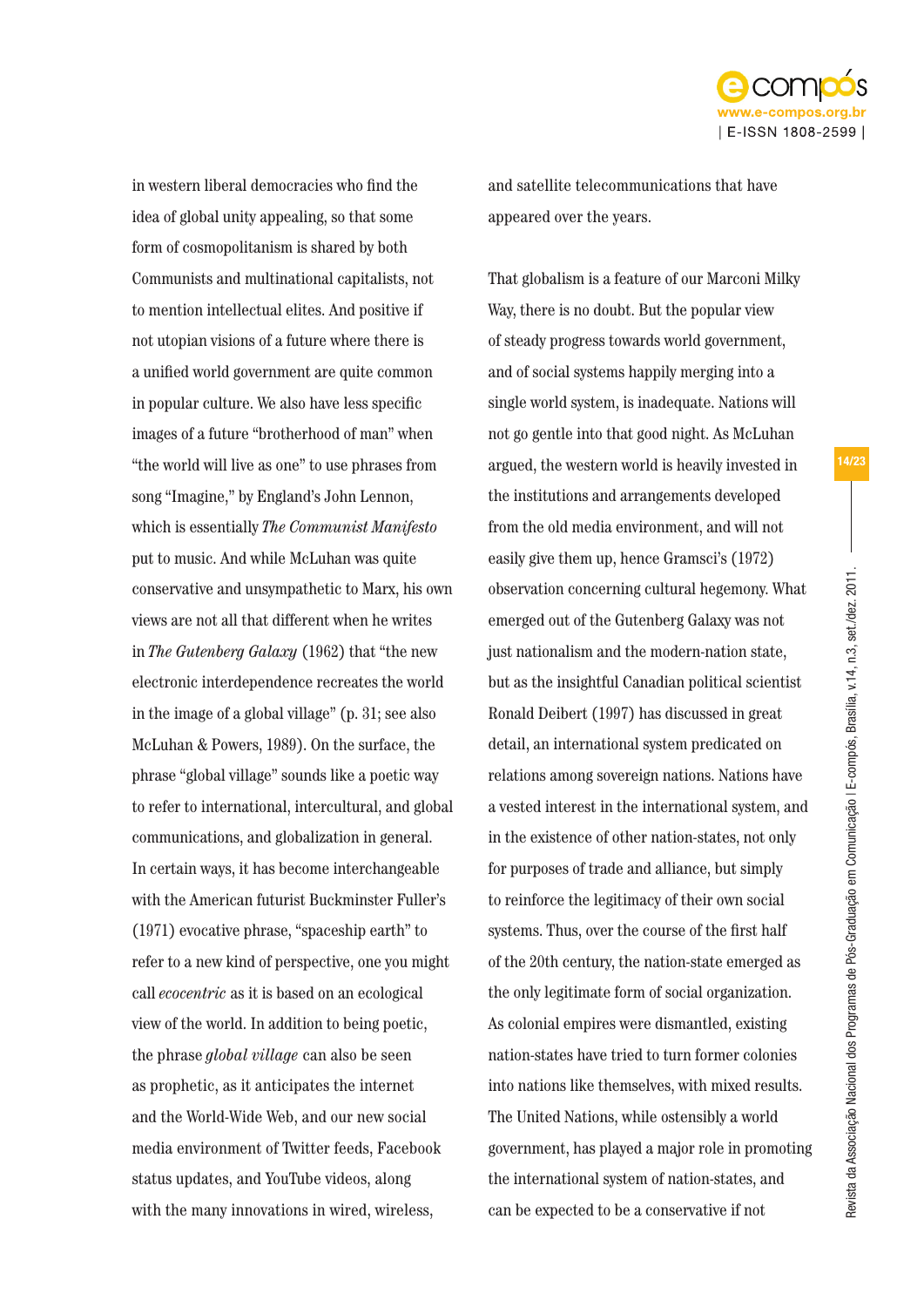

regressive institution in the face of future efforts to create true global unity. From this perspective, nationalism and globalism are ultimately in conflict with each other, and true global unity will only be achieved by the surrender of the sovereignty of the nation-state, the end of national loyalties and patriotic allegiances, and the fall of nations. This will not be an easy process, there will be struggle, conflict, violence, and warfare. But in the end, nations will fall because the new media environment cannot support them.

It may seem like I have just described two competing and contradictory scenarios, one of peaceful transition, another of violent revolution, but both possibilities can and do co-exist among the complex interrelationships that form the Marconi Milky Way. And holding aside the inadequacies of Marx's early 19th century theorizing, we can see in his vision of the future both a move forward towards a unified world, and a move backwards towards the localism of the commune. There is also an oxymoronic quality to the phrase "global village" that is missed in most popular usages, as the village is the smallest unit of human settlement, while the globe is the largest. Like Marx, McLuhan indicates a return to localism, but a new kind of localism on a global scale. In *Understanding Media* McLuhan (1964) writes that "as electrically contracted, the globe is no more than a village" (p. 5) and he also writes that "the human family becomes one tribe again" (p. 172). The return to a

new kind of tribalism is a pervasive theme in *Understanding Media*, and it is clear that the village and the tribe, two social systems that are not exactly equivalent, are metaphors used as a means of trying to make sense of phenomena that are just beginning to unfold.

While the electronic media's ability to establish instantaneous communications over distance supports globalism, their decentralizing tendencies favor a renewed localism. These two characteristics may seem contradictory, but that is consistent with the nonlinearity of electric technology. And they are united by a common enemy, so to speak, as they both work against the nation, attacking from above and from below. In regard to localism, the last several decades have been distinguished by what a growing trend towards separatism and ethnic resurgence. While the term "nationalism" has been used in association with these movements, it is not the nationalism of the Gutenberg Galaxy, not drives to achieve national unity or efforts at nationbuilding, but a breaking up or breaking down of states and unions, not a cultural synthesis but a schismogenesis. The most dramatic example of this has been the break-up of the Soviet Union, the most violent example, at least in Europe, has been the break-up of Yugoslavia, and we have also witnessed the partitioning of Cyprus and the peaceful division of Czechoslovakia. Some of the better known separatist movements in Europe include those on the part of the Flemish and the Walloons in Belgium, on the part of the Basques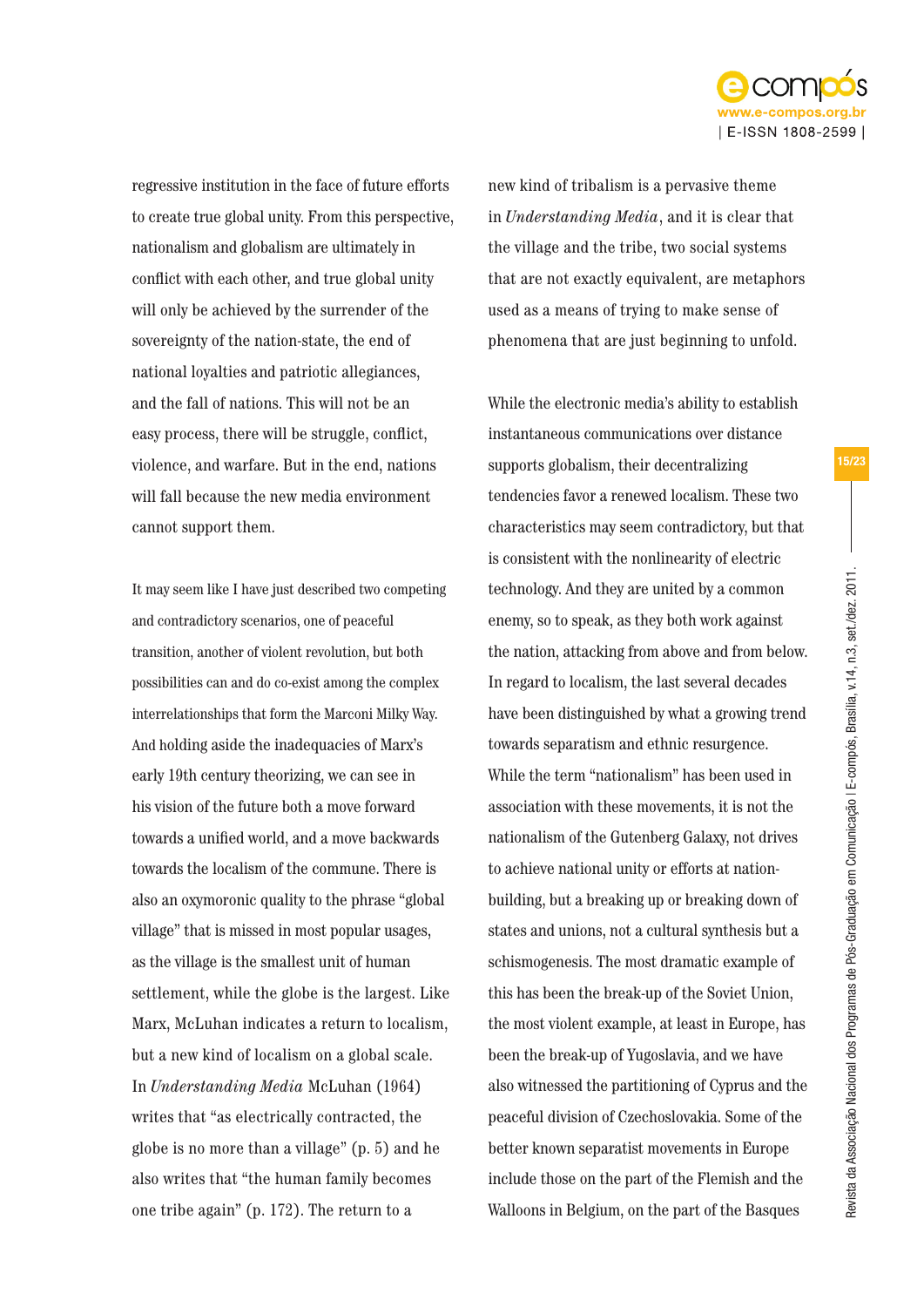

and Catalans in Spain, on the part of the Welsh and Scottish in Great Britain, on the part of the Bretons, Corsicans, and Basques again in France, and the Northern League in Italy.

Over in North America, Canada is arguably a failed state, with the Quebecois being the most visible of several secessionist movements, while Mexico has had to contend with the Zapatistas in their State of Chiapas. The United States, like many other countries in the western hemisphere, has had to deal with difficulties relating to the autonomy of native Americans, and we have had our own issues regarding Puerto Rican independence, concerns over Hispanic populations, and Black nationalism, as well as lingering secessionist movements in onceindependent states such as Vermont, Texas, Hawaii, and the southern confederacy. There is even an intriguing proposal for the states of the Pacific Northwest to join together with Canada's province of British Columbia and form a Republic of Cascadia. Much more serious are the independence movements outside of the western world, notably among the Tibetans and Mongolians of China, and the Palestinians and Kurds of the Middle East. Our occupation of Iraq opened up the question of whether that state should be allowed to break up into three smaller ones, and the United States, as a product of printbased nationalism quite naturally favored the option of nation-building over nation-breaking.

a principle included in the United Nations Charter. The problem, of course, is that there is no definition of what constitutes a people. It seems clear enough when we are dealing with breaking up an empire, in supporting the rights of conquered populations and colonies to autonomy and freedom. But within any group that obtains independent sovereignty, there emerges a minority that seeks an autonomy of its own, and should that subgroup mount a successful separatist movement, it will eventually find a subgroup within itself that seeks its own independent status. Self-determination is endlessly complicated by fractal logic. Moreover, as the American media theorist Joshua Meyrowitz (1985) has argued, in an electronic media environment, where everyone knows each others' business, every group wants what other groups have, everyone wants the equal right to be different, to claim their own independent group identity, which naturally leads to their right to sovereignty. Instead of building nations, we see a breaking of nations. Indeed, since nations are naturally resistant to globalism, the breaking of nations is a natural step towards the establishment of global unity. Nation-states were built to survive on their own, stand on their own two feet, but as they break apart, the parts will be less able to get by on their own, and more dependent on integration into a global social system. In this way, as Marx indicated, globalism and communitarianism are not incompatible

with each other.

the right of a people to self-determination,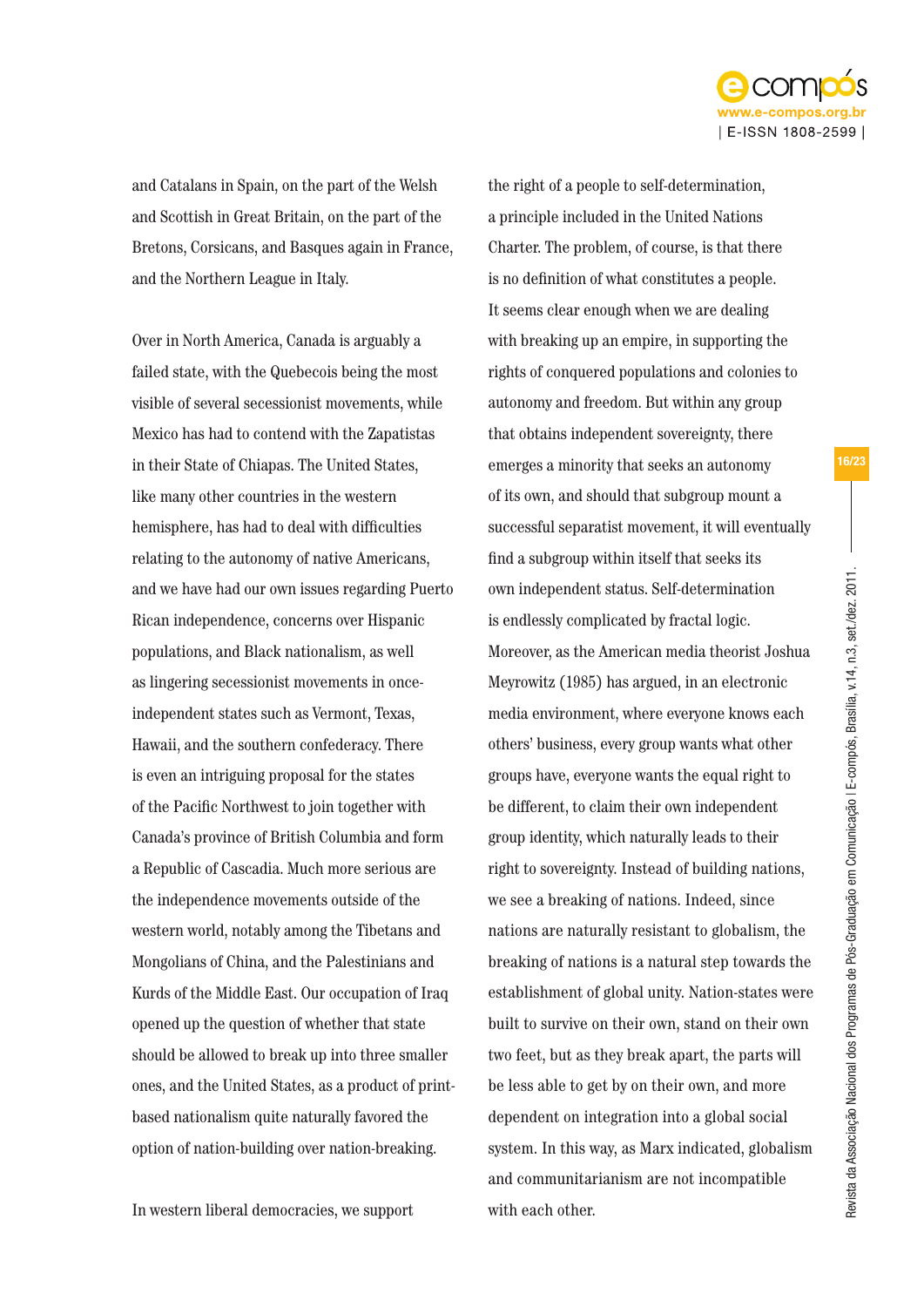

Apart from political considerations, in the United States and elsewhere, we have also seen the emergence of local economics, including local monetary units that are a modified form of barter system. Such phenomena, which are met with disapproval from the federal government, signal a return to the commune and village, but financial localism and the use of non-governmental currency has seen a rapid rise in recent years throughout the world, aided by computing and electronic data transmission (Rushkoff, 2009); in the economic sector as in the political sphere, localism can work hand-in-hand with globalism, as local and global currencies together challenge the reign of national monetary systems. Additionally, the internet has also provided support for local commerce, through sites where individuals can post local recommendations and evaluations of businesses, such as Yelp, or obtain coupons and discounts, such as Groupon, or buy and sell products, such as Craigslist, or post and search job wanted ads, such as Monster.com.

The recent trend in social media towards geolocation, brought into prominence by Foursquare, and subsequently incorporated into Twitter and Facebook, also bring a renewed emphasis on the local, as does the addition of gaming elements in activities such as geocaching and mobile phone directed scavenger hunts. The development of augmented reality technology and ubiquitous computing, and even the use of printed QR codes that can be read by mobile devices, all are providing an electronic overlay

onto localities, just as in the past, signs and numbers turned localities into texts that could be read and processed in typographic fashion. Electronic media have also helped to break the monopoly on military force held by the state, aiding in the organization of local militia and terrorist organizations; as the Austrian-born business management scholar Peter Drucker (1989) points out, "the terrorist has reinstated the private army" (p. 54), an institution that had been eliminated in the west by national governments during the 17th century. Electronically-mediated communications can just as easily serve the propaganda purposes of separatist movements as they can serve communities by promoting local business, or politics, or public service, or religious events. Certainly, the revival of minority dialects and languages made possible by the electronic media, beginning with radio, has supported the break down of national cultures just as the printing of vernaculars helped to build them up.

McLuhan (1964) noted that the electronic media eliminate center-margin distinctions, so that any location could serve as a center of communication. And electronic media bypass physical distance, linking individuals together in instantaneous communication. Print media can easily be confiscated at a border, but electromagnetic waves know no boundaries. Increased access to broadcast and satellite transmissions certainly played a role in the disintegration of the Soviet Union, and other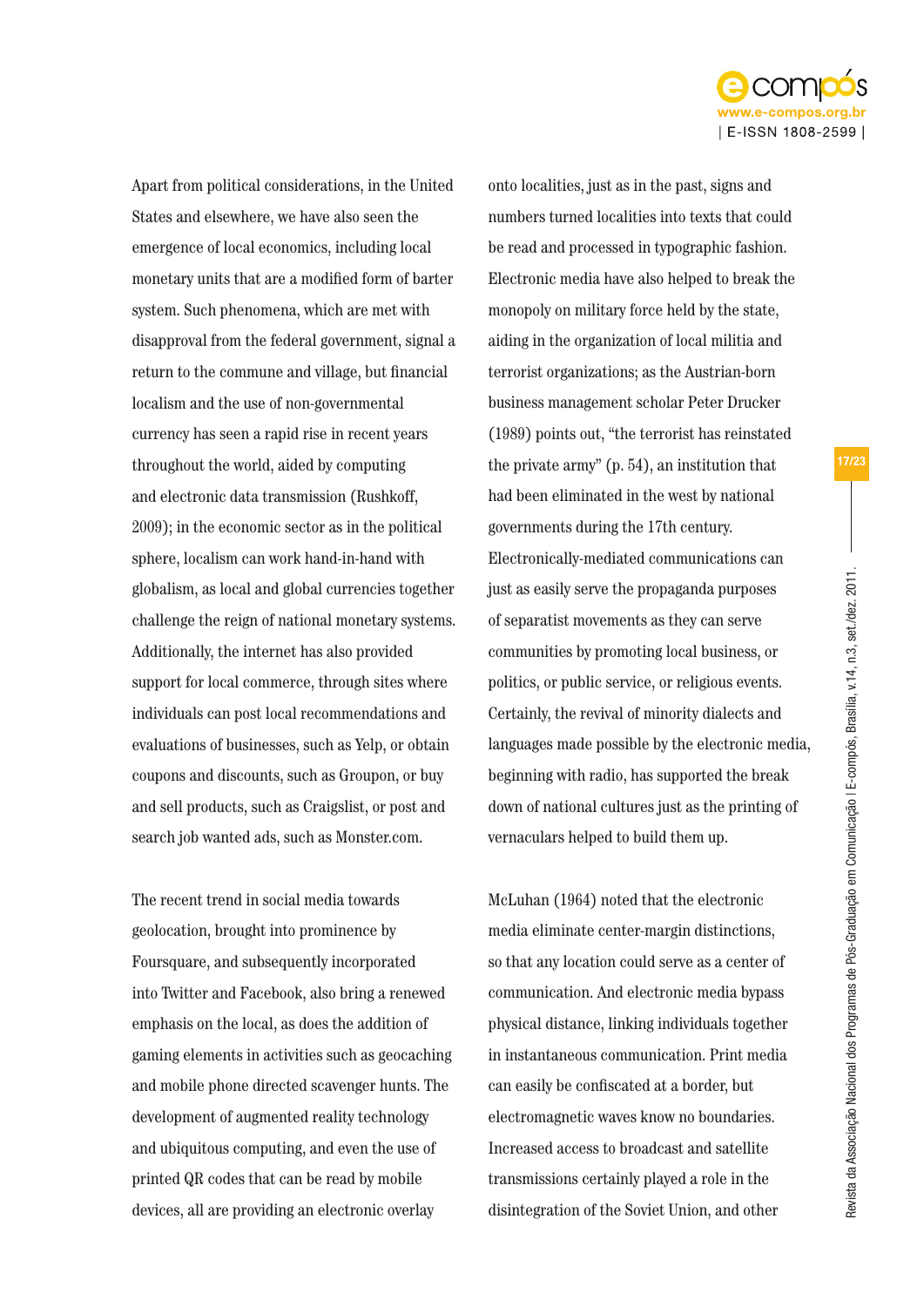

democratic revolutions of the late 20th century, and we now are seeing how search engines, social media, and mobile communications can facilitate political upheavals in the 21st. Our new media won't stop a bullet, but they can help individuals to organize themselves, and make it difficult to keep government and military activities hidden from their own people, and from a global audience. They can also provide governments with information about who is in the opposition movement, as increased access and transparency cuts both ways. The potential for disruption is quite clear, however, and we can look forward to continued waves of protest and revolution such as we have seen recently in the Middle East, which was sparked by a Tunisian rap song posted on Facebook.

We can also see now that immigrants and diaspora communities no longer feel the same pressure to assimilate that they did half a century ago, as they can now remain virtual citizens of their country of origin. In this sense, national and ethnic identities are less confined to physical location than ever before, and become more a matter of connection via communication media. The existence of unassimilated populations constitutes another blow to the nation, and represents the emergence of new forms of social systems that can be global in reach, but local or national in size and scope. This applies to business, as local businesses now deal with customers on a worldwide basis, while multinational corporations overshadow many of

the nations of the world, functioning as de facto sovereign entities; it is only a matter of time before they demand equal standing with the nations of the world. This same trend applies to organized religion, which has a long history of transcending national boundaries; loyalties that once shifted from church to state now shift back as the new media make it possible for religions to bind their followers together ever more tightly, and this is true for world religions like Roman Catholicism and Islam, and also for small cults that can gain a significant following that would otherwise be scattered over many different places. This same trend applies to criminal organizations such as the Medellin Cartel in Colombia and the Chinese Triads in Hong Kong, and to terrorist groups such as Al Qaeda that are dispersed across many different states. In a nonlinear, networked world, there are no borders or battle lines; terrorism is decentralized warfare.

The term *glocalization* points to the new reality where the local can operate on a global scale, although the scale is sometimes somewhat less than global, and the local is sometimes somewhat more like the national. More important than the specifics is the fact that the old notions of topography and typography alike no longer apply. McLuhan (1962, 1964) pointed to the alphabet and the printing press as homogenizing forces, stressing uniformity and repeatability, and yielding the homogenous space of Aristotle, Euclid, and Newton. Electric technology and the electronic media undo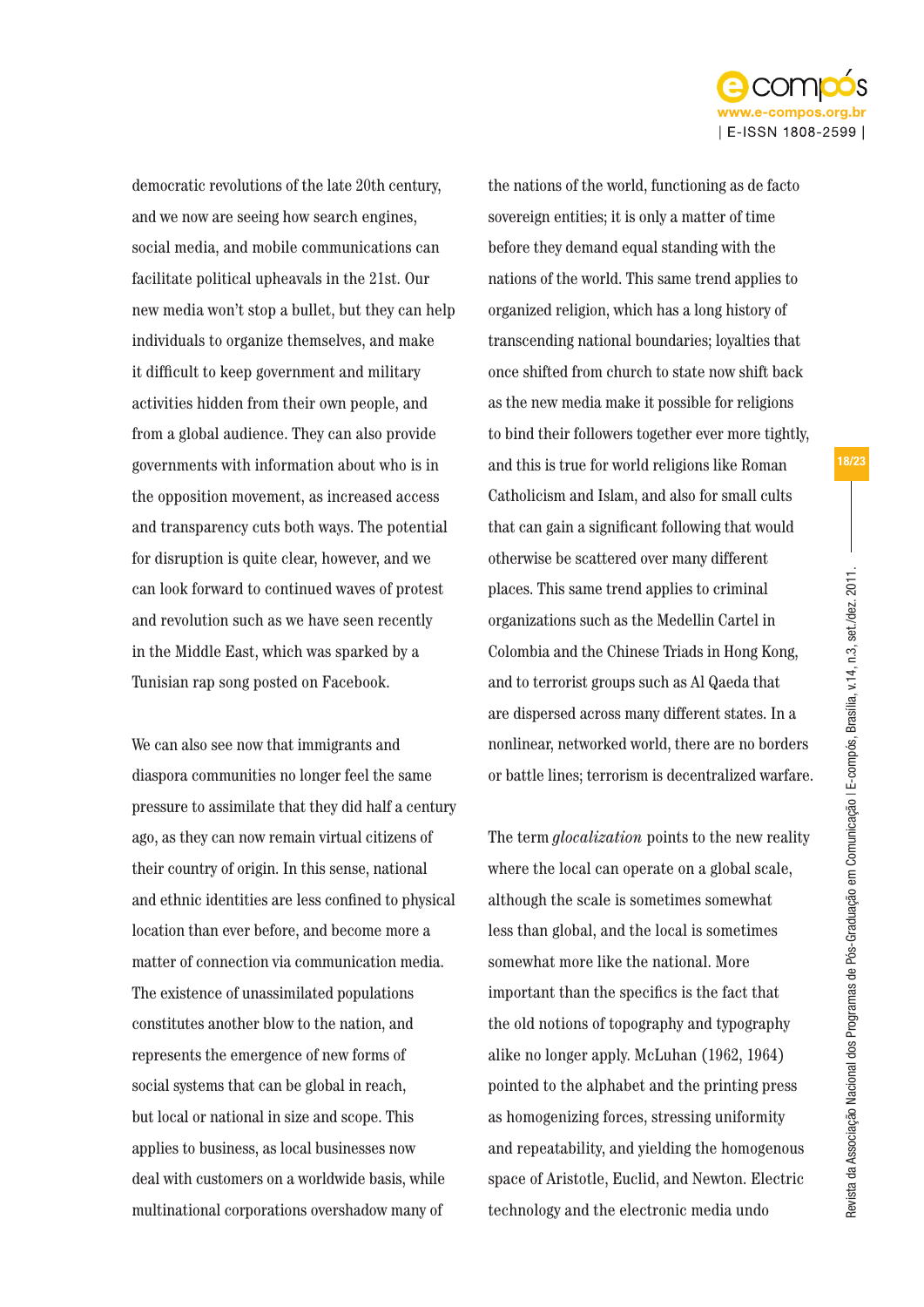

print's homogenizing effects, giving rise to the relativistic spacetime of Einstein. And so we find ourselves in an increasingly heterogeneous landscape consisting of multiple and overlapping social systems, some local, some national, and some global. In place of a single cultural and political unity, we find ourselves subject to a number of different affiliations, some formal structures such as business corporations, organized religions, and government bureaucracies, some less formal divisions based on language, culture, demographics and psychographics, and some based on affinities and shared interests in arts, entertainment, and leisure activities. We are at once citizens of the world and citizens of a variety of different polities, cultures, and social systems. In the oral media environment, identity was group-centered, and there was no choice but to be a part of the tribe. In the print media environment, individual identity became the norm, requiring the individual to pledge allegiance to the nation. In the new electronic media environment, the individual becomes a multiplicity of selves, capable of multiple, overlapping, and even contradictory loyalties. We are entering upon a time of complexity unprecedented in human history, because it is not just a growth to a bigger social system with more specialized subsystems, but it is a shift akin to the shift from single-celled organisms to multicellular life. And if we want to understand the future structure of social systems, what we have to do is to look at the

present structure of communication systems, the present structure of the new media environment, the structure of decentralized networks and fractal geomentry.

In the past, I have used the phrase *liquid tribalism* to try to capture a sense of this new form of tribalism that McLuhan called to our attention (Strate, 1996). Others have called it *glocalization*. McLuhan called it the *global village*. But in the end, these phrases are like thought experiments, like the apocryphal tale of Galileo dropping a cannon ball and a wooden ball from the Tower of Pisa. They are probes that ask us to think about our changing notions of gravity, and our changing center of gravity. As our constellations have shifted from the Gutenbergy Galaxy to the Marconi Milky Way, we find ourselves situated within a new kind of Zodiac, trying desperately to cast horoscopes that can make sense of the forces that are affecting us. But to understand our new human environments, and gain even a small measure of control over them, we need a new kind of education that is adapted to our mediacentric universe, we need education based on a media ecology curriculum, and the modern media science of Marshall McLuhan.

## **References**

Anderson, B. (1983). *Imagined communities: Reflections on the origin and spread of nationalism*. London: Verso.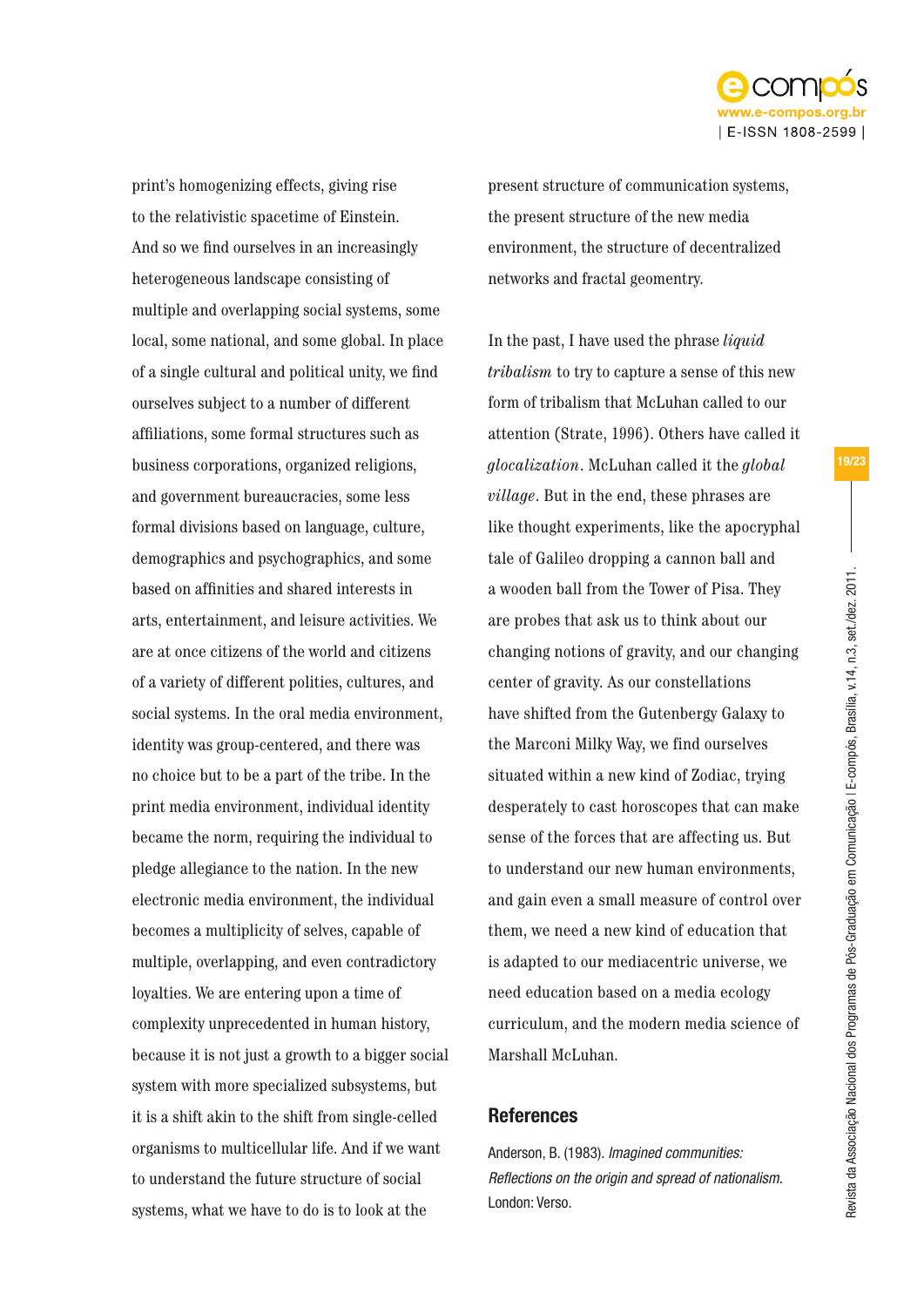

Benjamin, W. (1968). *Illuminations* (H. Zohn, Trans.). New York: Harcourt, Brace & World.

Braudy, L. (1986). The frenzy of renown: Fame and its history. New York: Oxford University Press.

Carey, J. W. (1989). *Communication as culture: Essays on media and society.* Boston: Unwin Hyman.

Carey, J. W. (1997). *James Carey: A critical reader* (E. S. Munson & C. A. Warren, Eds.). Minneapolis: University of Minnesota Press.

Carpenter, E. (1973). *Oh, what a blow that phantom gave me!* New York: Holt, Rinehart & Winston.

Chaytor, H.J. (1945). *From script to print*. Cambridge: Cambridge University Press.

Coward, B. (1980). *The Stuart age*. London: Longman.

Czitrom, D. J. (1983). *Media and the American mind : From Morse to McLuhan*. University of North Carolina Press.

Deibert, R. J. (1997). *Parchment, printing, and hypermedia: Communication in world order transformation*. New York: Columbia University Press.

Deutsch, K.W. (1953). *Nationalism and social communication: An inquiry into the foundations of nationalism*. Cambridge, MA: MIT Press.

Drucker, P.F. (1989). *The new realities*. New York: Harper & Row.

Eisenstein, E. L. (1979). *The printing press as an agent of change: Communications and cultural transformations in early modern Europe.* 2 vols. New York: Cambridge University Press.

Ellul, J. (1964). *The technological society* (J. Wilkinson, Trans.). New York: Knopf.

Ellul, J. (1965). *Propaganda: The formation of men's attitudes* (K. Kellen & J. Lerner, Trans.). New York: Vintage.

Fuller, R. B. (1971). *Operating manual for spaceship* 

*earth*. New York: E.P. Dutton.

Goody, J. (1986). *The logic of writing and the organization of society*. Cambridge: Cambridge University Press.

Gramsci, A. (1972). *Selections from the Prison Notebooks of Antonio Gramsci* (Q. Hoare & G.N. Smith, Eds. & Trans.). New York: International.

Habermas, J. (1989). *The structural transformation of the public sphere: An inquiry into a category of bourgeois society* (T. Burger, Trans.). Cambridge, MA: MIT Press.

Hall, E. T. (1959). *The silent language*. Garden City: Doubleday.

Havelock, E.A. (1963). *Preface to Plato*. Cambridge, MA: The Belknap Press of Harvard University Press.

Innis, H. A. (1951). *The bias of communication*. Toronto: University of Toronto Press.

Knelman, F. (1978). *Anti-nation: Transition to sustainability*. Oakville, ON: Mosaic Press.

Langer, S. K. K. (1957). *Philosophy in a new key: A study in the symbolism of reason, rite and art* (3rd ed.). Cambridge, MA: Harvard University Press.

Lee, D. (1959). *Freedom and culture*. Englewood Cliffs, NJ: Prentice-Hall.

Luhmann, N. (1982). *The differentiation of society* (S. Holmes & C. Larmore, Trans.). New York: Columbia University Press.

Luhmann, N. (1989). *Ecological communication* (J. Bednarz, Jr., Trans.). Chicago: University of Chicago Press.

Luhmann, N. (1995). *Social systems* (J. Bednarz , Jr. with D. Baecker, Trans.). Stanford: Stanford University Press.

Marx, K. & Engels, F. (1965). *The Communist manifesto* (S. Moore, Trans.). New York: Washington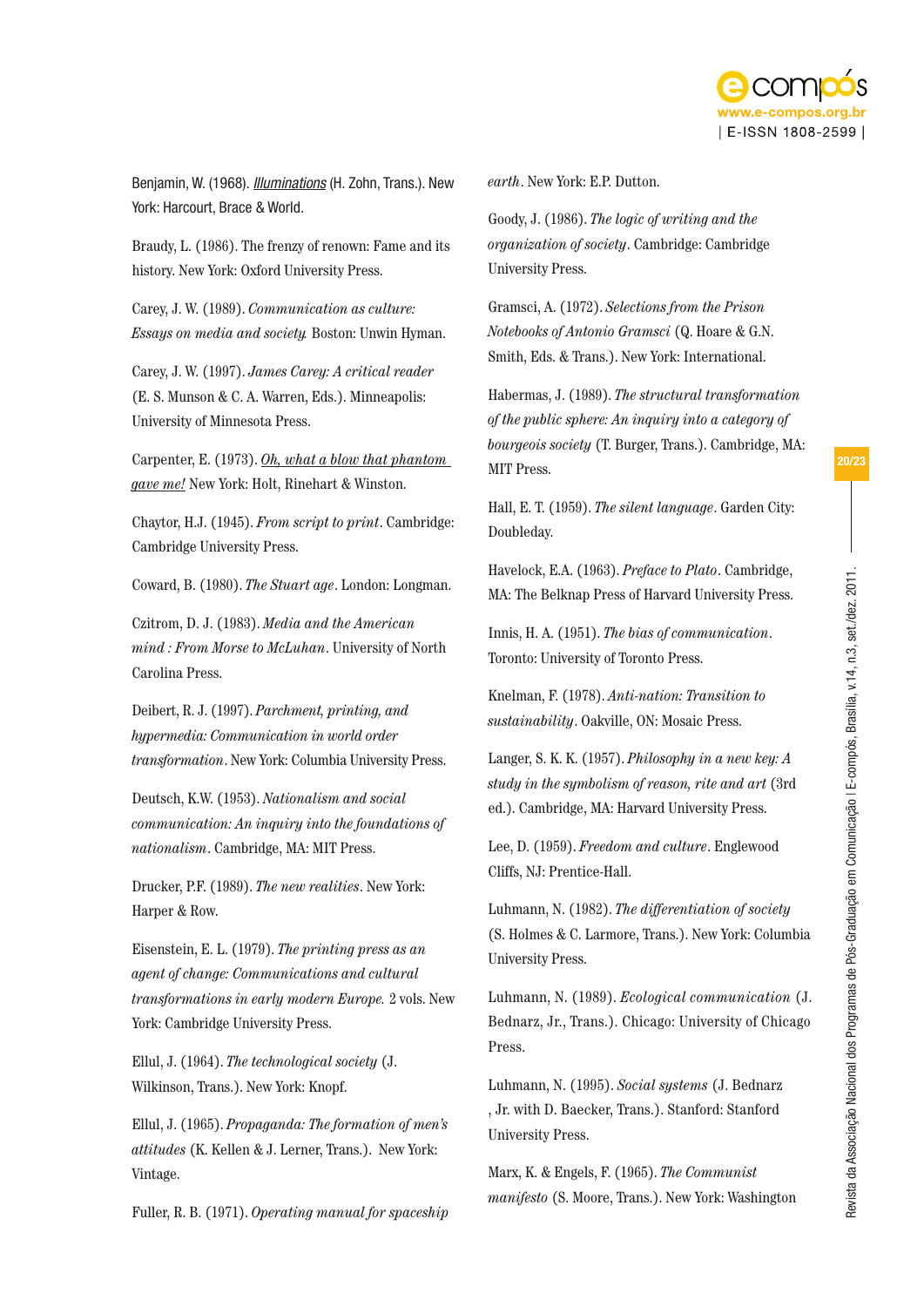

## Square Press.

McLuhan, M. (1962). *The Gutenberg galaxy: The making of typographic man*. Toronto: University of Toronto Press.

McLuhan, M. (1964). *Understanding media: The extensions of man*. New York: McGraw-Hill.

McLuhan, M. & Fiore, Q. (1967). *The medium is the massage: An inventory of effects*. New York: Bantam.

McLuhan, M. & McLuhan, E. (2011). *Media and formal cause*. Houston: NeoPoiesis Press.

McLuhan, M. & Powers, B. R. (1989). *The global village: Transformations in world life and media in the twenty-first century*. New York: Oxford University Press.

Meyrowitz, J. (1985). *No sense of place: The impact of electronic media on social behavior*. New York: Oxford University Press.

Mumford, L. (1934). *Technics and civilization*. New York: Harcourt Brace.

Mumford, L. (1967). *The myth of the machine: I. Technics and human development*. New York: Harcourt Brace and World.

Mumford, L. (1970). *The myth of the machine: II The pentagon of power*. New York: Harcourt Brace Jovanovich.

Nagy, G. (1979). *The best of the Achaeans*. Baltimore: John Hopkins University Press.

Ong, W.J. (1967). *The presence of the word: Some prolegomena for cultural and religious history*. Minneapolis, MN: University of Minnesota Press.

Ong, W. J. (1982). *Orality and literacy: The technologizing of the word*. London: Routledge.

Postman, N. (1970). The reformed English curriculum. In A.C. Eurich (Ed.), *High school 1980: The shape of the future in American secondary education* (pp.160168). New York: Pitman.

Postman, N. (1985). *Amusing ourselves to death: Public discourse in the age of show business.* New York: Viking.

Postman, N. (1988). *Conscientious objections: Stirring up trouble about language, technology, and education.* New York: Alfred A. Knopf.

Postman, N. (1992). *Technopoly: The surrender of culture to technology.* New York: Alfred A. Knopf.

Rushkoff, D. (2009). *Life Inc.: How the world became a corporation and how to take it back*. New York: Random House.

Sontag, S. (1977). *On photography*. New York: Farrar, Straus & Giroux.

Steinberg, S. H. (1974). *Five hundred years of printing* (3rd ed.). New York: Penguin.

Strate, L. (1996). Cybertime. In L. Strate, R.L. Jacobson, & S. Gibson (Eds.), *Communication and cyberspace: Social interaction in an electronic environment* (pp. 351-377). Cresskill, NJ: Hampton Press. (pp. 361-387 in 2nd ed., 2003).

Strate, L. (2006). *Echoes and reflections: On media ecology as a field of study.* Cresskill, NJ: Hampton Press.

Strate, L. (2011). *On the binding biases of time and other essays on general semantics and media ecology.* Fort Worth, TX: Institute of General Semantics.

Strate, L. & Wachtel, E. A. (2005). *The legacy of McLuhan.* Cresskill, NJ: Hampton Press.

Whorf, B. L. (1956). *Language, thought, and reality*. Cambridge, MA: MIT Press.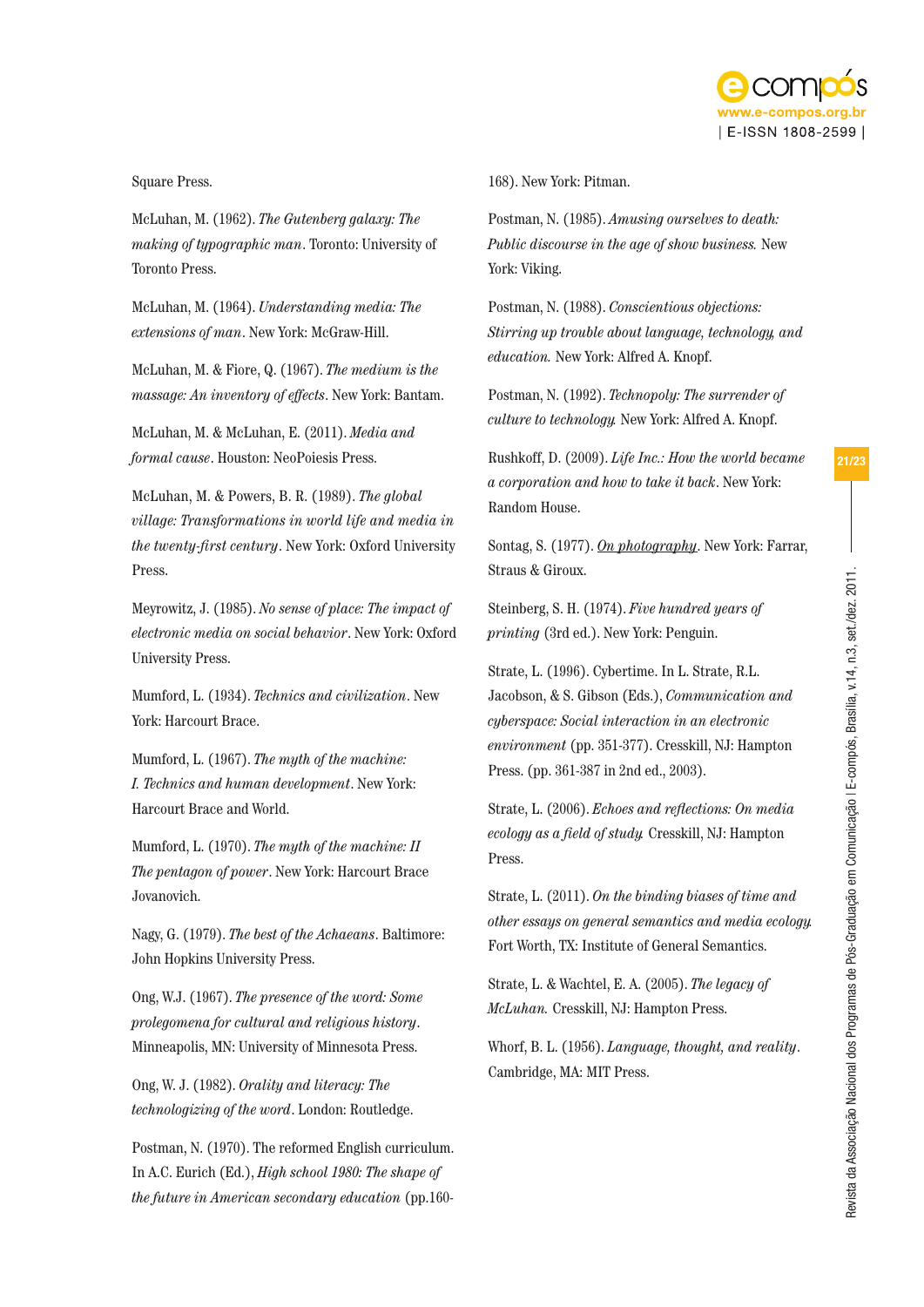

# A Queda das Nações: O Destino dos Sistemas Sociais no Novo Ambiente Midiático

#### Resumo

Marshall McLuhan propôs uma visão midiacêntrica do mundo, expressa em seu famoso aforismo "o meio é a mensagem". Este ponto de vista, e também o trabalho de McLuhan como acadêmico, foram deliberadamente sufocados por muitos anos, até a internet tornar-se um fenômeno popular na década de 1990. As observações de McLuhan a respeito de eletricidade, tecnologia elétrica e mídia eletrônica, que resultaram na mudança no ambiente mediático da galáxia de Gutenberg para a Via Láctea de Marconi, são essenciais para entender as novas mídias que apareceram nas duas últimas décadas. Ao examinar especificamente a relação entre mídias e organização social, a ascensão do nacionalismo e do Estado-nação é rastreada até a revolução da imprensa no início da Europa moderna, ao passo que, por um lado, as tendências contemporâneas ao globalismo e, por outro lado, a novas formas de localismo e tribalismo, estão associadas com as comunicações eletrônicas e com as novas mídias.

#### Palavras-chave

McLuhan, mídia, ecologia midiática, ambiente midiático, mídia impressa, mídias eletrônicas, novas mídias, nacionalismo, globalismo

# La caída de las naciones: el destino de los sistemas sociales en el nuevo entorno mediático

#### Resumen

Marshall McLuhan planteó una visión mediacentrica del mundo, expresa en su famosa máxima, el medio es el mensaje. Este punto de vista, y la obra de McLuhan como académico, se suprimieron deliberadamente durante muchos años, hasta que el Internet se convirtió en un fenómeno popular durante la década de 1990. Las observaciones de McLuhan acerca de la electricidad, la tecnología eléctrica y los medios electrónicos, dando como resultado un cambio en el entorno de los medios de comunicación de la galaxia de Gutenberg a la Vía Láctea de Marconi son esenciales para la comprensión de los nuevos medios que han surgido en las dos últimas décadas. Específicamente examino la relación entre los medios de comunicación y la organización social: el auge del nacionalismo y el Estado-nación se remonta a la revolución de la imprenta en la Europa moderna, mientras que las tendencias actuales a la globalización por un lado, y las nuevas formas de localismo y el tribalismo por el otro, están asociados a las comunicaciones electrónicas y los nuevos medios.

## Palabras clave

McLuhan, medios, ecología mediática, medios impresos, medios electrónicos, nuevos medios, nacionalismo, globalización.

Received on: 09 November 2011 Approved on: 13 November 2011